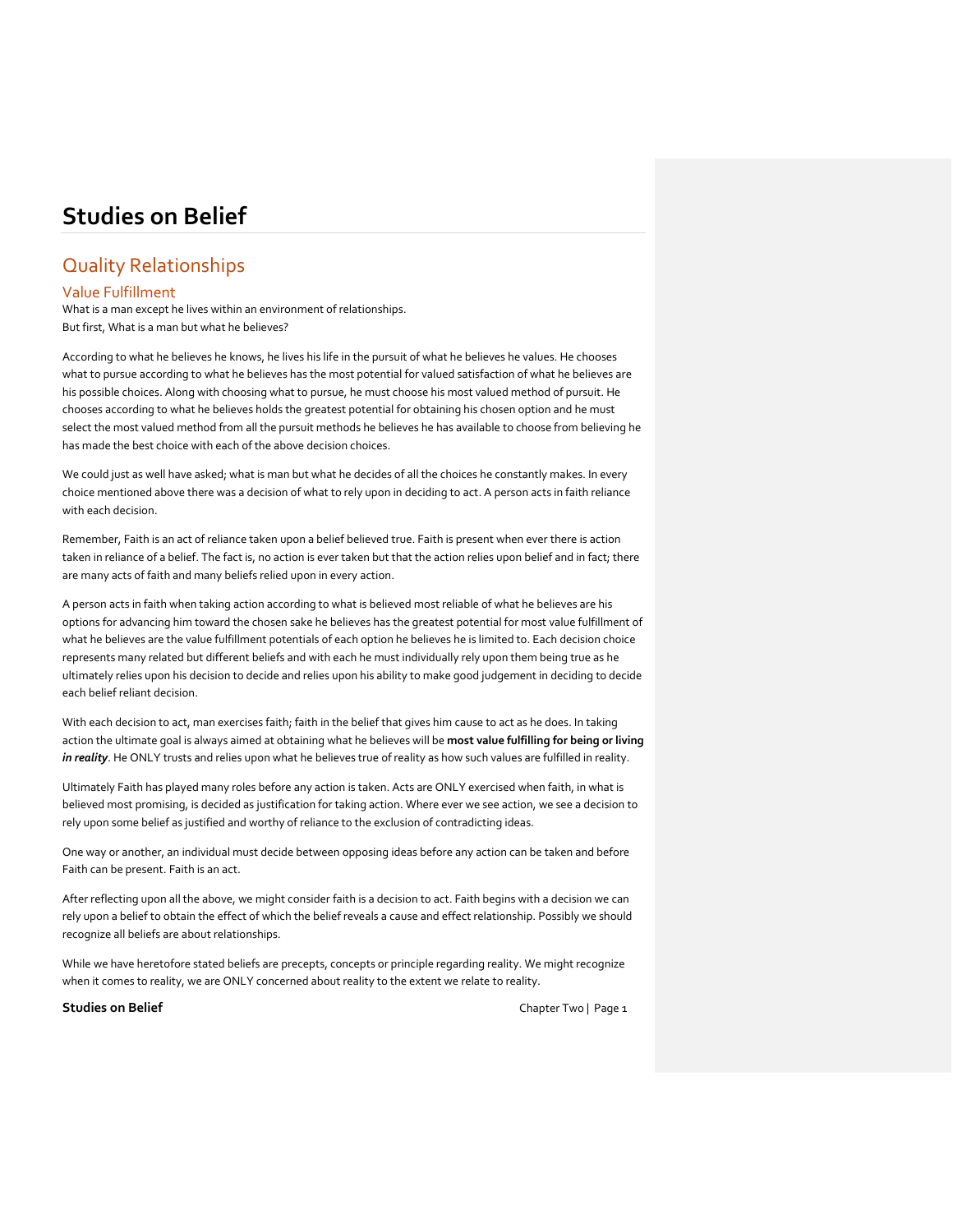**Who am I within reality? What do I have within reality? What I can do within reality?**

# Indecision and doubt

Where ever we see an *inability to decide* between conflicting ideas, concepts, precepts, or principles we find no reliance upon either and no action. In Indecision we find no faith.

When action is decided with insufficient certainty, we call such uncertainty *doubt*. When action is decided with conflicted uncertainty we call uncertainty double-minded and unstable. Either way, acts reliant upon little certainty receive little commitment of the heart and are ineffective. In fact, the word says a person that can not get beyond doubt and double-mindedness should not expect to receive anything they might seek.

Where an individual acts in reliance of a belief without being certain of truth, such acts are little or weak. Acts of weak faith and commitment are highly susceptible to change and ineffective to bring about change.

Even so, every ACT is a reliant FAITH Act, the only difference that matters to our lives of what do we adopt as beliefs and how can we form them with greatest certainty and commitment.

For the Christian that has decided to make God Lord of his life, he looks to adopt beliefs from the words of God. To the Christian it may be said, the only Faith that matters if Faith in God. Yet we know all acts of reliance are faith.

I have heard some say only an the act of relying upon another, like God, is an act of faith. They say faith only applies to turning all over to God believing he has a better way and committing to let him establish every subsequent act exercised in pursuit of life. Yes, that is the faith that matters most.

Yet, to better understand how to believe and exercise faith, it is important to recognize Faith is as simple as an act of relying upon a concept, precept or principle as true. Faith only takes a decision to act in reliance, nothing more.

My studies have brought me to recognize EVERY ACT taken by an observer is an act of FAITH. NO act can ever be taken without there being some belief relied upon to affect an effect desired. That is the definition of faith. One does NOT act except for the sake of valued fulfillment and then ONLY if there is a belief that such an act will reliably produce the desired effect.

Now, on to the last challenge that matters; **Certainty of truth**: how can we form our beliefs with the greatest certainty and commitment so our Faith acts of reliance are strong and most effective?

# Metaphysics of Action

Whether we are hearing true characteristics describing objects in reality or descriptions of cause and effect relationships between multiple objects in reality, when we discern a preference for one relationship over another by deciding one relationship more value fulfilling, we are motivated to act upon our causality understanding for the sake of obtaining the more desired effect. The act of initiating cause in expectation of achieving desired effect is ONLY done in reliance and faith of the causality belief being true of reality reliable for producing the desired effect described or promised.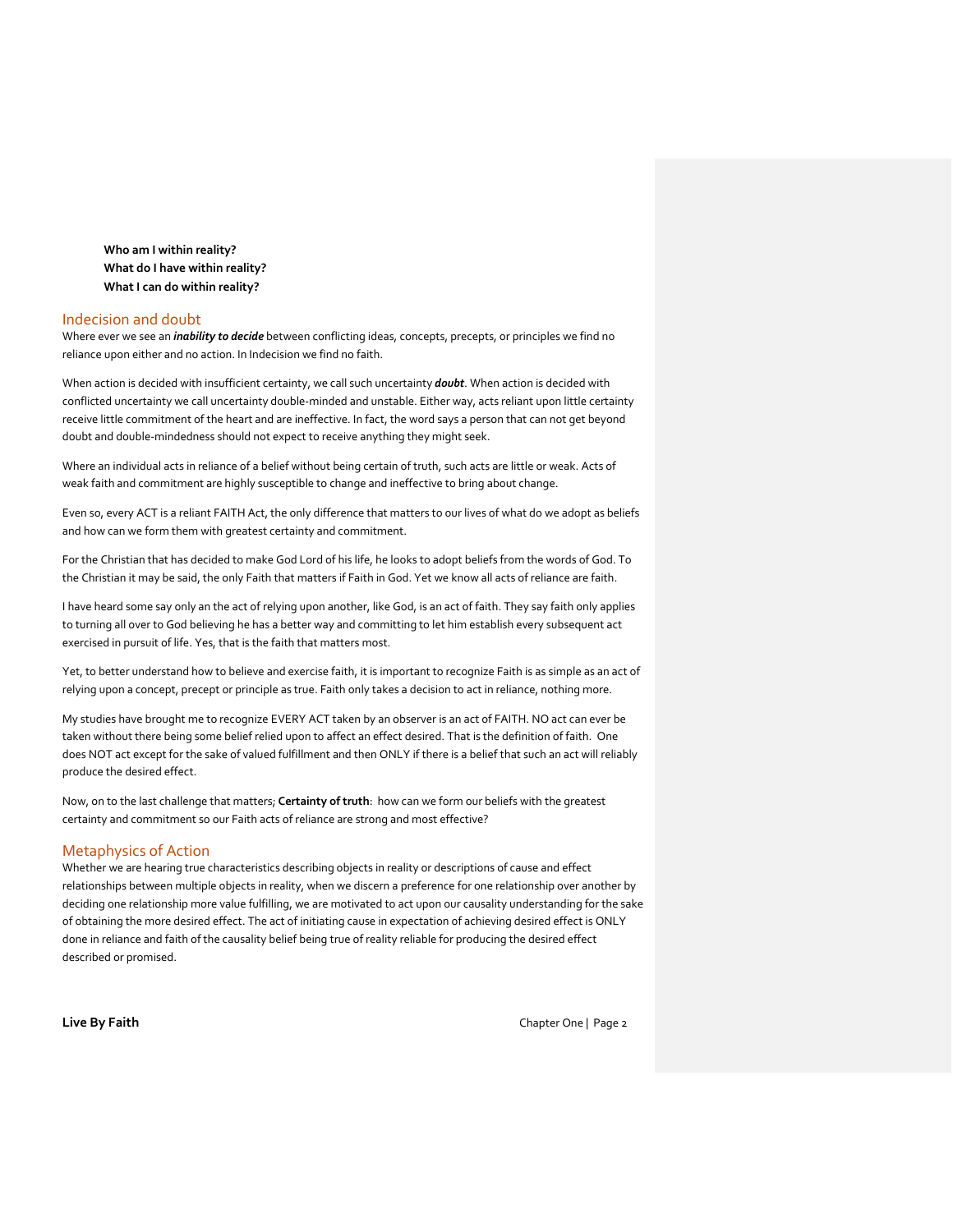The only distinguishing difference between the fully committed successful Christian's Faith and that of a fully committed *Science-Only* Atheist's faith is the belief in which they find their greatest trust and confident reliance. The difference is found in: what do they believe as being most promising for advancing them (cause) toward the success of their chosen sake (effects). It makes no difference what is identified as the sake believed most promising of the greatest, most valued life fulfillment. When one applies cause/effect principles to affect an effect, Faith is seen in the manifested reliance upon the belief in the cause and effect relationship.

It isn't just any Faith that God seeks from us, God seeks our faith in his word.

Recognizing so many beliefs are involved in the most minor of actions, it is no wonder we often can not identify precisely why we've done something. Of this however, we can be assured: We are always choosing what we do and the actions we take according to what we believe are most valued and reliable to satisfy what is valued. Again, we call this faith.

# Hierarchies of Value

Of all we believe true of reality, we rank all according to our beliefs of their satisfaction values. In actuality, our values simply represent what we've decided we prefer of all we have available to choose from when each are compared one with the other and we decide we prefer one over the other.

All our pursuits and all the decisions involved in deciding what and how we will pursue, including what are our options for pursuit, are decided according to what we believe true and according to what we believe we can rely upon as being most value fulfilling*.*

All relationships and potential relationships are **ranked in terms of value fulfillment** and we ONLY pursue those we believe are most value fulfilling of our limited attention. Our faithfulness to a relationship continues as long as the commitments of the relationship are fulfilling and our perception of those fulfillments are most valued. Let the aspects of any relationship change in how they're being fulfilled, or let us change our beliefs of what we value, and we find other options may move into higher ranking, and threaten our faithfulness to primary relationships. The attention our relationships receive are constantly shifting as the perception of value fulfillments among our relationships change and different priorities are established.

# Life - We live our lives in relationships

Every identifiable aspect of what it means to be human and a part of mankind is defined by relationship. A human being is nothing except as he 0r she relates to all around them. We can not be described, and we have no personal characteristics except as seen against the background of our relationships found within our environment.

You say you have personal characteristics such as feet and hands. But, what is a foot without the ground or the earth that it walks upon, or a hand without the objects it can touch, grasp and hold. We are identifiable ONLY because we are part of an environment filled with relationships. Our person is defined by our relationships and our *personality* is defined according to how we identify what we value with in all our relationships; God, mates, family, work and social relationships.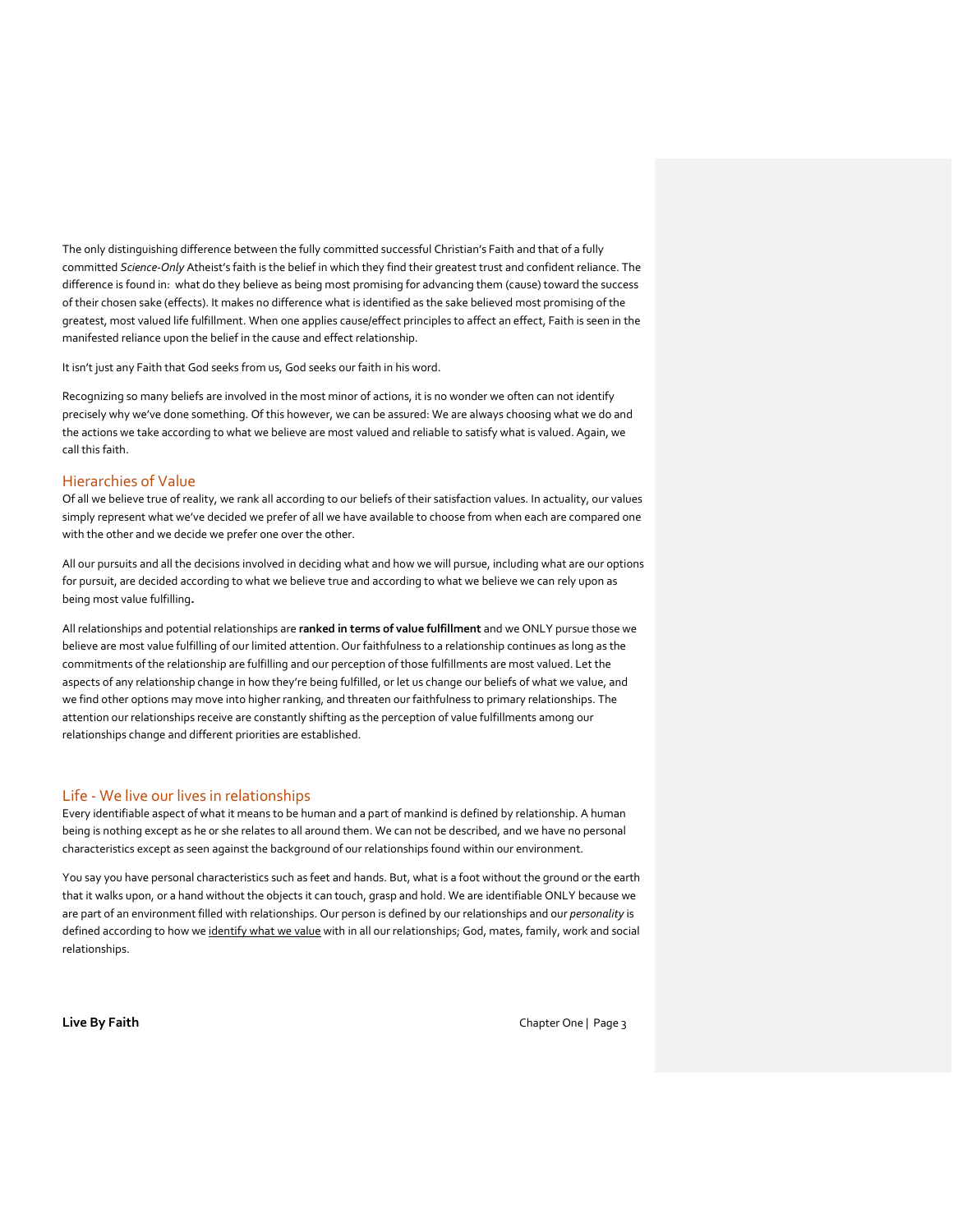# Quality of Life

Our personality is seen in our attitudes toward our relationships; which do we value most; which do we relate to with greatest preference, which are we passionate about, which do we loath and avoid. Such are referred to as our interests. The most highly valued capture our attention they determine what we attend to and focus upon.

The more highly valued, the more they hold fascination, the ability to capture or fasten our focus upon them. Indeed, whether we perceive our most highly valued as threatened, about to be lost, or about to come fully within our grasp and possession, our most valued hold and keep our focus upon them. The victory in the latter is the glory of the pursuit. It is glorious because we find fulfillment highly satisfying.

When we identify, pursue and obtain our most highly valued preferences, we find a sense of fulfillment. We call this fulfillment - **value fulfillment**, the **glory** of a victorious pursuit. *Quality of life* is directly related to recognizing the pursuits of our most valued relationships result in glorious valued fulfillments.

The mixture of our most highly valued to our least valued are unique to every person and what makes us identifiable as individuals and unique personalities. Our ability to discern preferences is innate. Our creator endowed us with the ability to **discern a preference** and with that ability, a **free will** to choose what to pursue as our most valued and with that will, the **liberty** to pursue the most fulfilling.

Life is what we do as we identify our most valued relationships and apply our liberty in pursuit of them.

As with all relationships there are defining aspects or characteristics that identify the relationship. How we value those defining aspects determine if we value the relationship and the priority we give it over other competing relationships.

The single most important aspect of any thriving relationship is each party's faithfulness to the defining characteristics each party holds of value. Faithfulness to perform and comply with the valued commitments and expectations defining the relationship are what keeps a relationship fulfilling. This is true of all relationships whether with God, wife, family members, work or social community.

When the valued defining aspects and commitments of relationships are dishonored, those relationships break down and fail. As a party finds less value fulfillment in a relationship, faith weakens as beliefs turn into doubt. With doubt, trust wanes and reliance upon the relationship for satisfaction is lost even if conscious withdrawal is not expressly recognized.

When a highly valued personal relationship comes into doubt of fulfillment, other relationships competing for one's attention shift within the rankings of option priorities. Often, without an express decision to make a change, one finds the subtle drive for value fulfillment has them wondering how their relationship changed to another in subconscious pursuit of value fulfillment.

When this happens, most partners break faith, become unfaithful and seek termination blaming the other of infidelity without recognizing how their own unfaithfulness sowed seeds contributing to unfaithfulness in their partner.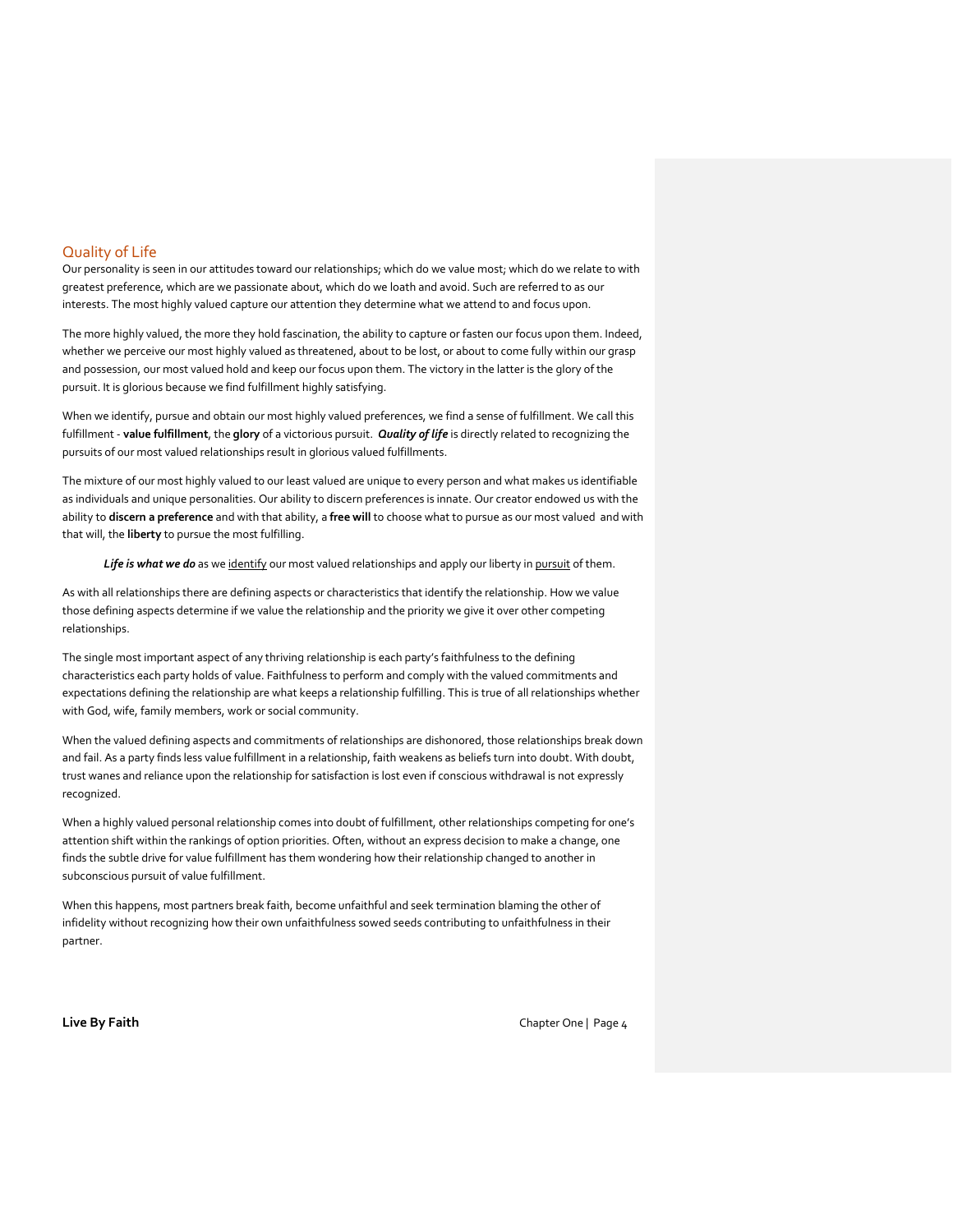## Godnews – Gospel

For the Christian, the most important of all relationships is the relationship their God has invited them to participate. As incredible as it sounds, their God has extended an invitation for them to join with him in a relationship of **unfathomable unimaginable proportion and promises of invaluable infinite potential**.

Not as an underling, servant or even steward. Not as a peer, but as *one with him* and with **his Christ** sharing in all that the father has, even all that the son has received of the father. Here too, not as shareholders or a joint participant, but with *God living through and within*, sharing his perspective of mind and his subjective experience of the love and the glory he calls his own. More about this mystery latter. Here's a short taste:

#### **John 14:23-26 (ESV)**

<sup>23</sup>Jesus answered him, "If anyone loves me, he will **keep my word**, and my Father will love him, and **we will come to him** and **make our home with him**.

Truly God offers to live within and through us, if we but **submit our will, committed to agreeing, accepting and keeping** his word and all within it **defining his essence**, as our beliefs, truths **and perspectives for experience**.

## **Titus 3:3-7 (ESV)**

<sup>3</sup> For we ourselves were once foolish, disobedient, led astray, slaves to various passions and pleasures, passing our days in malice and envy, hated by others and hating one another.

<sup>4</sup>But when the goodness and loving kindness of God our Savior appeared,

<sup>5</sup>he saved us, not because of works done by us in righteousness, but according to his own **mercy**, by the washing of **regeneration and renewal** of the Holy **Spirit**,

<sup>6</sup> whom he poured out on us richly through Jesus Christ our Savior,

<sup>7</sup>so that being justified by his grace we might **become heirs** according to the hope of **eternal life**.

#### **2 Timothy 1:8-11 (ESV)**

8 ... for the gospel by the power of God, 9 who saved us and called us to a holy calling, not because of our works but because of his own purpose and grace, which he gave us in Christ Jesus before the ages began, 10 and which now has been manifested through the appearing of our Savior Christ Jesus, who abolished death and brought life and immortality to light through the gospel, <sup>11</sup> for which I was appointed a preacher and apostle and teacher,

God is not deciding how he will relate to us. He is not adapting an evolving attitude and shifting is his commitments to this relationship. The details were set long ago, written and identified. What God has identified as the Gospel is NOT subject to revision nor is he impotent that he can not fulfill. He has committed his response to us. He does not lie or change his mind. He says what he means and he means what he says.

#### **Numbers 23:19 (ESV)**

<sup>19</sup> God is not man, that he should lie, or a son of man, that he should change his mind. Has he *said*, and **will he not do it**? Or has he *spoken*, and **will he not fulfill it**?

In the Gospel, God reveals an abundant life in relationship with him. God is not a man sitting at a far distant location. His nature and the fuller nature of our souls is non-local existing outside of time and space as we know it where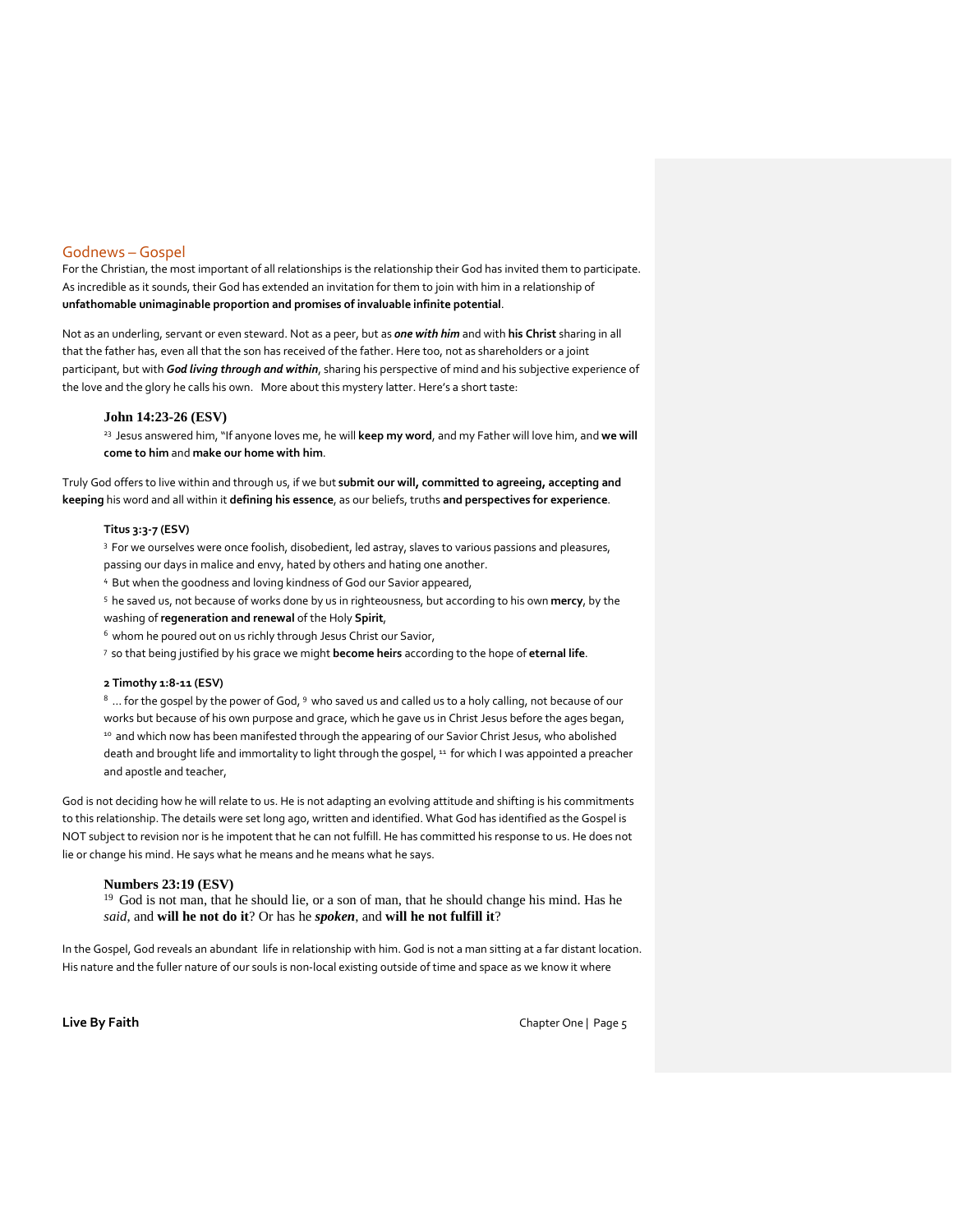eternal life is the experience. Within the domain of our souls and our limited life in mortality, we are of one mind and one spirit with the aspects he has extended toward us, if we commit ourselves to keep his word of good news.

## Failing this Good News Relationship

Today, many are abandoning this good news relationship. The relationship is being abandoned because hearers are failing to find their attempts at relationship of sufficient fulfilling value to keep them in relationship.

They are failing not because God has withdrawn his commitments to honor the faithfulness of believers. Rather, *would-be* believers are failing in their faithfulness to him by failure to hear, believe and keep his word.

The cause for this failure is NOT found in some inherent flaw with God's word, the failure rests solely with the hearer not performing his requirement of belief and faithful reliance. If a hearer of the word would keep his word, they would find his relationship promises so value fulfilling they would NEVER consider abandoning it.

Just as the only reason a man would abandon the wife of his youth would be because it was unfulfilling. Let him be ravished by her beauty, love and abundance of virtuous characteristics unlike any other, he would never be the one to willing leave the relationship. But let the partner become totally unresponsive and only relate in the manner he prefers to avoid and he can't stay even if he wants to keep his words of commitment.

No, there is only one reason hearers are abandoning Christian faith, they never applied their faith such that God could fulfill his part of the relationship. All that experience the merciful unlimited grace of God revel in the victorious glory of their "*in Christ"* relationship. They do not break faith with that relationship once they have been established in him by their faith.

# Only Faithfulness Matters

For the Christian, God has committed his faithfulness with a promise of forgiveness for unfaithfulness, if they would faithfully return to fulfilling his requirements of Faith: their *believing and relying upon his offer* of good news sanctifying aspects and promises.

## **Acts 26:17-18 (ESV)**

<sup>17</sup> delivering you from your people and from the Gentiles—to whom I am sending you

<sup>18</sup> to open their eyes, so that they may turn from darkness to light and from the power of Satan to God, that they may receive forgiveness of sins and a place among those who are sanctified by faith in me.'

If only it could be the same with the rest of our personal relationships; mates, family, work and social relationships. Yet - Is it possible that they too are included in his promise of healing, if we give priority to our relationship with him? Could all our relationships be healed, if we keep his word as the truth defining the reality of those relationships instead of what we imagine we see with our unfaithful eyes seeking to find offense?

## **2 Chronicles 7:14 (ESV)**

<sup>14</sup> if my people who are called by my name humble themselves, and pray and seek my face and turn from their wicked ways, then I will hear from heaven and **will forgive** their sin and **heal their land**.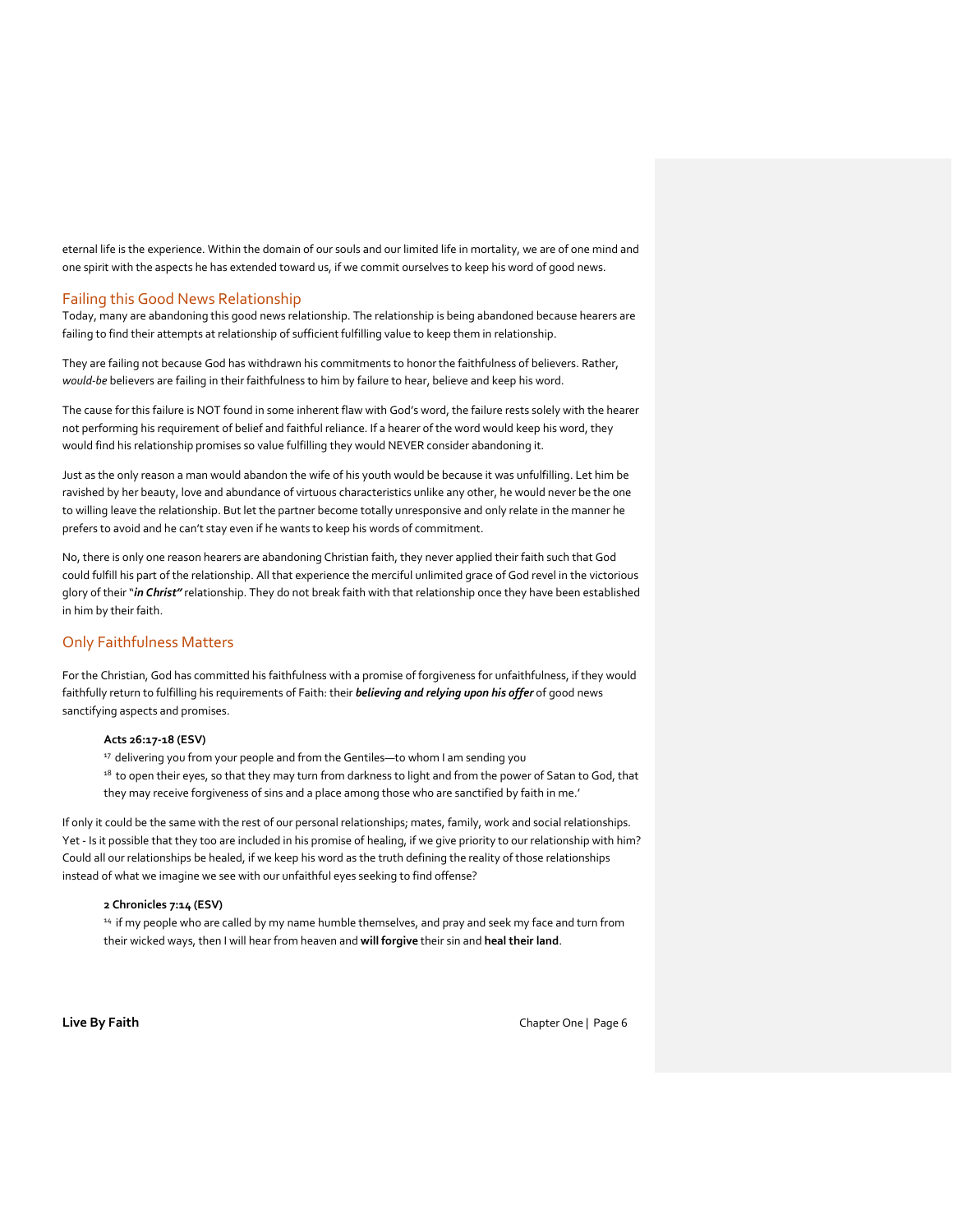# **Proverbs 5:18-19 (ESV)**

**<sup>18</sup>**Let your fountain be blessed, and **rejoice in the wife of your youth**,

<sup>19</sup> a lovely deer, a graceful doe. Let her breasts fill you at all times with delight; be intoxicated always in her **love**.

## **Hebrews 13:1-5 (ESV)**

<sup>1</sup> Let brotherly love continue.

<sup>2</sup> Do not neglect to show hospitality to strangers, for thereby some have entertained angels unawares.

<sup>3</sup> Remember those who are in prison, as though in prison with them, and those who are mistreated, since you also are in the body.

<sup>4</sup>Let marriage be held in honor among all, and let the marriage bed be undefiled, for **God will judge** the sexually immoral and adulterous.

<sup>5</sup>Keep your life free from love of money, and **be content with what you have**, for he has said, "**I will never leave you nor forsake you**."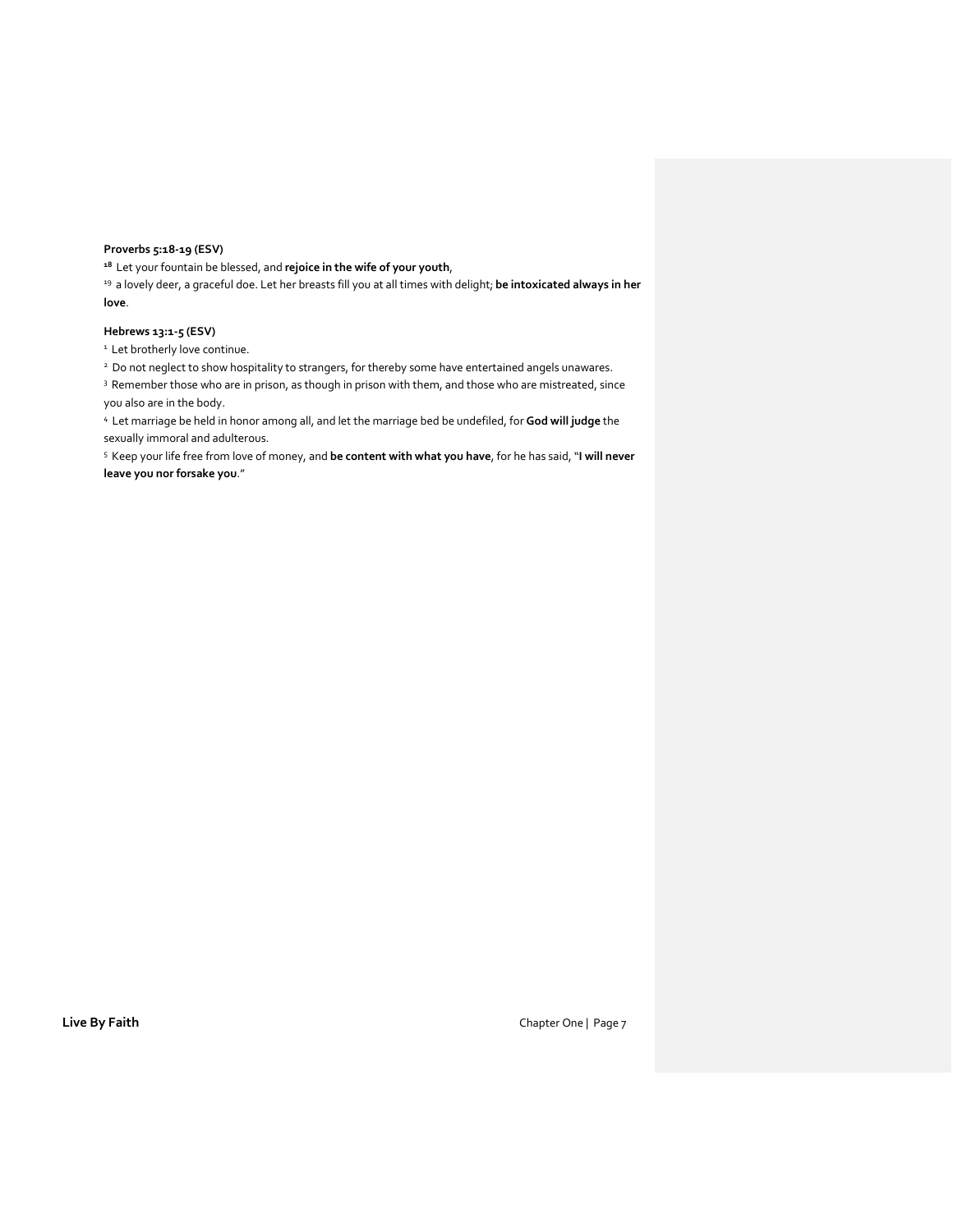# Relationship with God

# Mystery:

When his word abides within us and we abide in his word, his presence abides with us and within us. Our souls are enriched and abundantly fulfilled when we adopt his perspectives on life and live the life established in his word. When we believe his word, it affects how we live. It affects the choices we make. It affects the options we have to choose from. We live a different life when his words are believed as true as they affect how we perceive our reality. When his words are kept as true of reality, they affect how we make every choice of what to pursue and how to pursue such as we live our lives.

It is called a mystery that we may become one with God if we abide in his word and his word abides within us. How can anyone accept Jesus as Lord except by accepting his word as Lord over and governing how he lives. If we truly and whole heartedly KEEP his word as our truth to live, as answering every question, as giving us a better way to perceive reality, how we NOT be changed?

Can anyone accept God as Lord without accepting all his word as governing how he lives?

If his word establishes our beliefs, it defines how we see life and how we live it.

Is it any great mystery then to recognize, if his word lives in us, and the word determines how we live, God lives within us? The word decided true determines the way we see reality and determines the life we experience. Indeed, it determines who's life is lived in us.

We may be labeled mystics or the derogatory gnostic, but we know of a far richer more abundant way of life than the lives people live in the flesh without the word of life.

What we come to know by keeping his word is unimaginable. It would be too incredible to believe, if we couldn't experience his life alive living within us by choice. It is most precious, but foolishness to those that will not kept his word. They that will not keep his word are doomed to not know him, to not experience his love and pass away.

## **1 Corinthians 2:6-15 (AMP)**

<sup>6</sup>… it is indeed not a wisdom of this present age *or* of this world nor of the leaders *and* rulers of this age, who are being brought to nothing *and* are doomed to pass away.

<sup>7</sup>But rather what we are setting forth is **a wisdom of God** once hidden [from the human understanding] and now revealed to us by God—[that wisdom] which God devised *and* decreed before the ages for our glorification [to lift us into the **glory of His presence**].

<sup>9</sup>But, on the contrary, as the Scripture says, What eye has not seen and ear has not heard and has **not entered into the heart of man**, [all that] God has prepared (made and keeps ready) **for those who love Him** [who hold Him in affectionate reverence, promptly obeying Him and gratefully recognizing the benefits He has bestowed].

<sup>10</sup> Yet to us God has unveiled *and* revealed them by *and* through His Spirit, for the [Holy] Spirit searches diligently, exploring *and* examining everything, even sounding the **profound and bottomless things of God** [the divine counsels and things hidden and beyond man's scrutiny].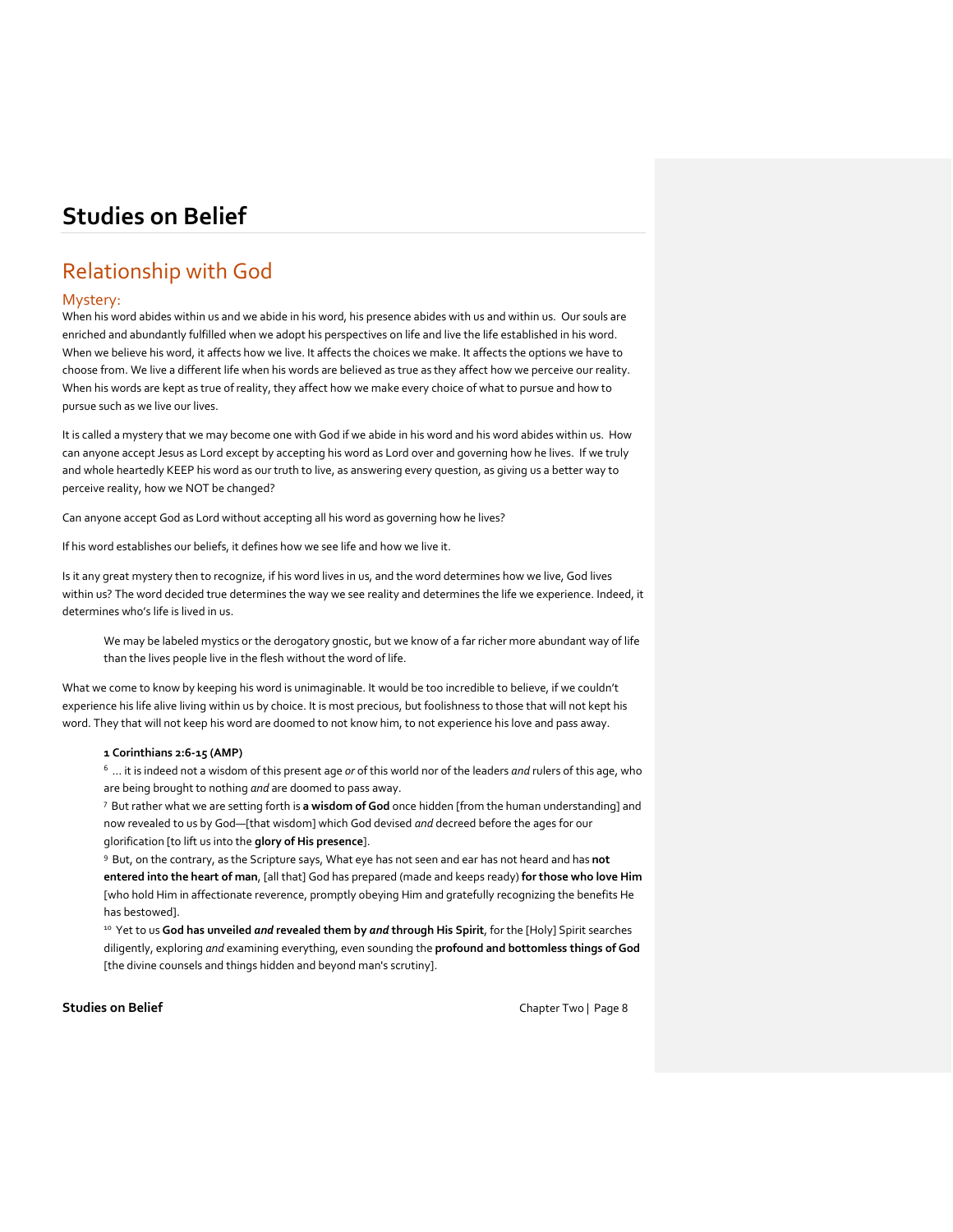11 For what person perceives (knows and understands) what passes through a man's thoughts except the man's own spirit within him? **Just so no one discerns** (comes to know and comprehend) the **thoughts of God except the Spirit of God**.

<sup>12</sup>**Now we have** not received the spirit [that belongs to] the world, but **the [Holy] Spirit Who is from God**, [given to us] that we might realize *and* comprehend *and* appreciate the gifts [of divine favor and blessing so freely and lavishly] bestowed on us by God.

<sup>13</sup> And we are setting these truths forth in words not taught by human wisdom but taught by the [Holy] Spirit, combining *and* interpreting spiritual truths with spiritual language [to those who possess the Holy Spirit].

<sup>14</sup>But the natural, nonspiritual man does not accept *or* **welcome** *or* **admit into his heart** the gifts *and* **teachings** *and* **revelations of the Spirit of God**, for they are folly (meaningless nonsense) to him; and he is incapable of knowing them [of progressively recognizing, understanding, and becoming better acquainted with them] because **they are spiritually discerned** *and* **estimated** *and* **appreciated**.

<sup>15</sup> But the spiritual man tries all things [he examines, investigates, inquires into, questions, and discerns **all things**], yet is himself to be put on trial and judged by no one [he can read the meaning of everything, but no one can properly discern *or* appraise *or* get an insight into him].

If his word establishes our beliefs, it defines how we see life and how we live it. Is it any great mystery then to recognize, if his word lives in us, God lives within us? The word decided true determines the way we see reality and determines the life we experience. It indeed determines who's life is lived in us.

# A New Heart, a New Abundance

As we live within the perspective revealed in his word and as we take the stand that his word is settled; his word is established with in our hearts as the truth defining our reality. Our hearts are changed and a new abundance of the heart comes forth. From the new abundance of heart, the word guides the steps and actions of the believer where it is seen as the *word believed* and *relied upon* called **"faith"**.

## **John 10:10 (ESV)**

<sup>10</sup> The thief comes only to steal and kill and destroy. I came that they may have life and have it abundantly.

The word taken to heart gives us a new perspective, a new reality and a new life. This meeting of minds forms a **newness of mind, heart, desires and delights**. The believer finds these changes confirm God is living within them.

## **Joshua 1:8 (KJV)**

<sup>8</sup>This book of the law shall not depart out of thy mouth; but **thou shalt meditate therein day and night**, that thou mayest observe to do according to all that is written therein: for then thou shalt make thy way prosperous, and **then thou shalt have good success**.

The word taken to heart is contemplated and meditated upon as it renews the mind and reveals the precepts for a prosperous, successful and abundant life.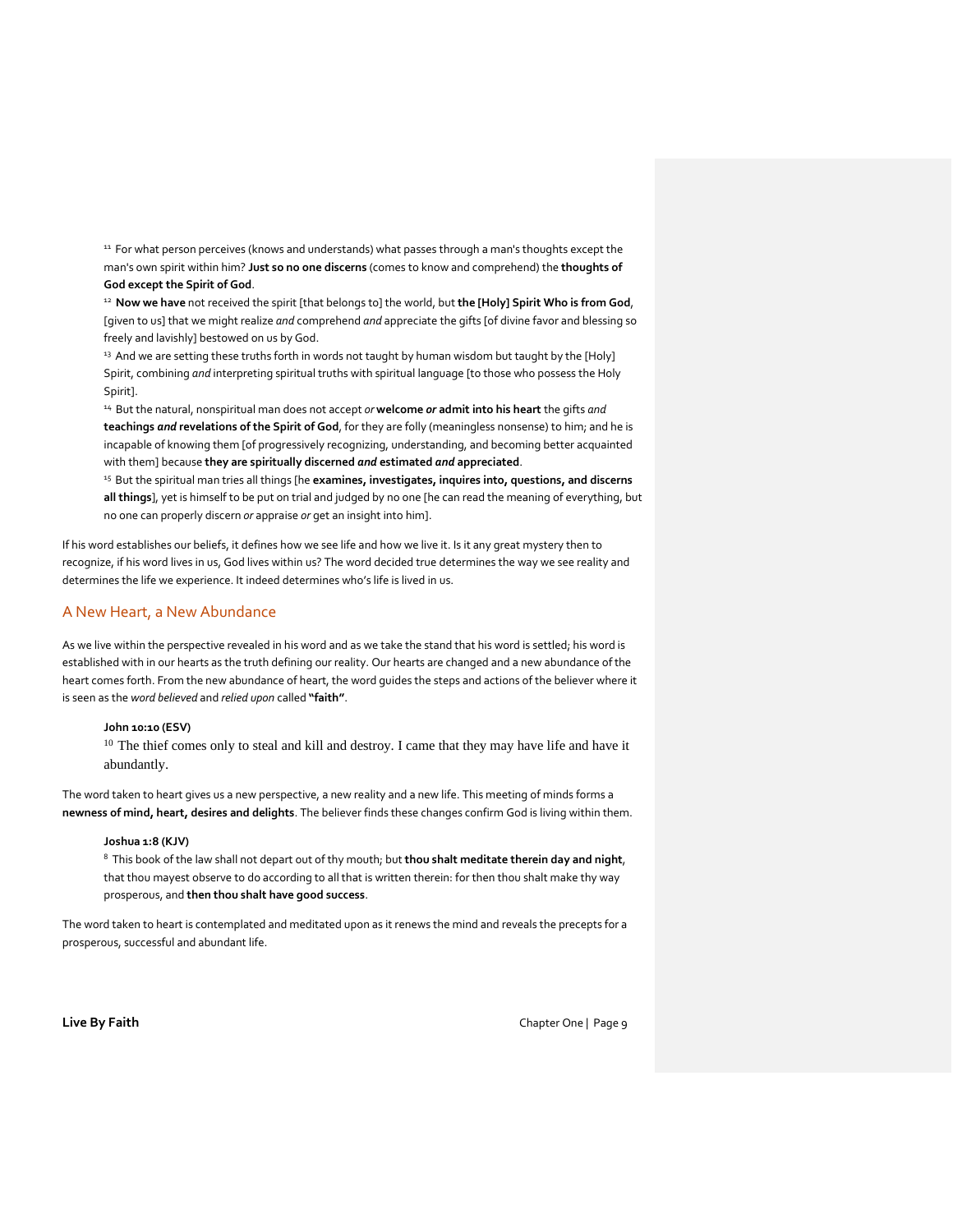# To summarize:

The process of **merging God's personal essence with ours** is accomplished as we decide to accept his word as true, keep it as the measure we rely upon, keep it as the measure used for all we perceive, and all we seek to understand. We keep it as we search for the deep relationship and realizations that come from contemplating and meditating upon them. The **keeper of the word examines, investigates, inquires into, questions, and discerns all things as the spirit of God is established within**.

# Keep his word

While God reveals his side of our relationship in his word, he only requires that we believe and keep the same as true and faithfully apply it as establishing our perspective for actions and expectations. God only requires we believe him and live faithfully to what he has said. For our parts, all depends upon our relationship being in faith. **Keeping his word** as gospel *believed and relied upon* is the key phrase that most defines Christian faith.

#### **Romans 1:16-17 (ESV)**

<sup>16</sup>For I am not ashamed of the **gospel**, for it is the power of God for salvation to everyone **who believes**, to the Jew first and also to the Greek.

<sup>17</sup>For in it the righteousness of God is revealed from faith for faith, as it is written, "The **righteous** shall **live by faith**."

## **Romans 5:2 (ESV)**

<sup>2</sup>Through him we have also obtained **access by faith into this grace** in which we stand, and we rejoice in hope of the glory of God.

#### **Galatians 3:11 (ESV)**

<sup>11</sup> Now it is evident that no one is justified before God by the law, for "The righteous shall live by faith."

Keeping the word is something we do, it's a work done and action performed in regards to God's word. Keeping the word as believed is *the only work of God* ;

### **John 6:28-29 (ESV)**

<sup>28</sup> Then they said to him, "What must we do, to be doing the works of God?"

<sup>29</sup> Jesus answered them, "This is the work of God, that you believe in him whom he has sent."

When one 'Keeps' God's word, he/she uses it to interpret the **events of life** and experiences **of reality.** Such refuse to interpret their experiences as contradicting or let other contrary words or ideas take the place of what the word says is true and promised.

To the person who keeps God's word, the words description of his reality **transcends all opposing ideas** and contrary theory. The word even **rules what is seen**, experienced and experientially interpreted. The kept word transcends so-called "*observed fact*"! We do not walk by what is seen or experienced: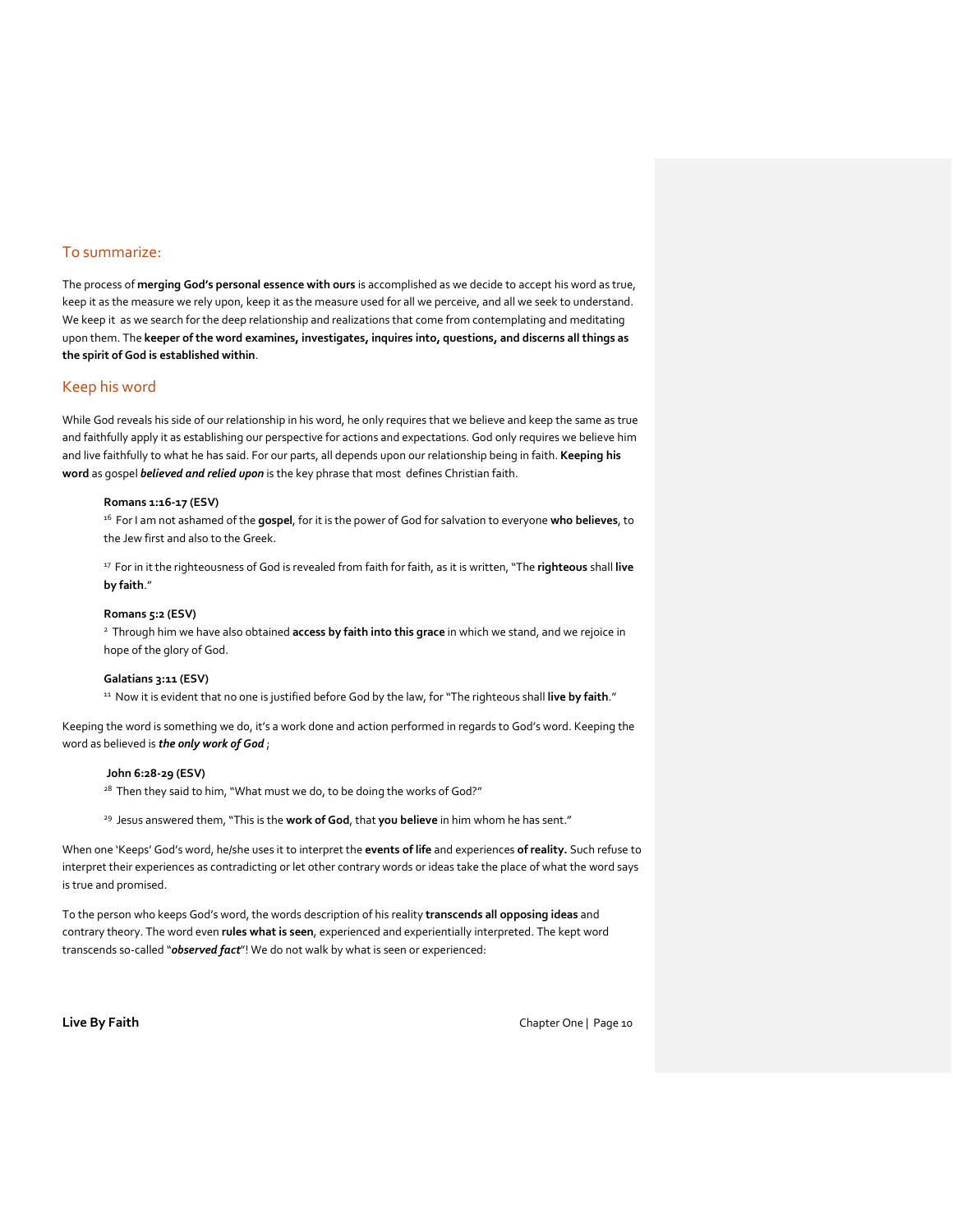#### **2 Corinthians 5:7 (ESV)**

<sup>7</sup> for we walk by faith, not by sight.

## **2 Corinthians 4:18 (KJV)**

18 While we look not at the things which are seen, but at the things which are not seen: for the things which are seen *are* temporal; but the things which are not seen *are* eternal.

For we believe in a God that calls things that be not, as if they were:

### **Romans 4:17 (KJV)**

<sup>17</sup>… before him whom he believed, *even* God, who quickeneth the dead, and **calleth those things which be not** as though they were.

# Word of Faith

Faith always has a subject object; the word spoken. If God's word is a word of promise, believing it manifests as an attitude of expectation and questions of such belief reflect those expectations. When we believe a word of promise, we expect its fulfillment. Believers that are wholly whole heartedly committed to keeping the word refuse to let contrary words or ideas weaken or dilute their belief and steal their expectation.

In Speaking of Abraham keeping the word of God's promise: "I have made thee a father of many nations".

#### **Romans 4:17-24 (ESV)**

<sup>17</sup>(As it is written, I have made thee a father of many nations,) before him whom he believed, *even* God, who quickeneth the dead, and calleth those things which be not as though they were.

<sup>17</sup> in the presence of the God in whom he believed, who gives life to the dead and calls into existence the **things that do not exist**.

<sup>18</sup> In hope he **believed against hope**, that he should become the father of many nations, as he had been told, "So shall your offspring be."

<sup>19</sup> He *did not weaken in faith when he considered his own body*, which was as good as dead (since he was about a hundred years old), or when he considered the barrenness of Sarah's womb.

<sup>20</sup>**No unbelief made him waver** concerning the promise of God, but he grew strong in his faith as he gave glory to God,

## <sup>21</sup>*fully convinced that God was able to do what he had promised*.

<sup>22</sup> That is why his faith was "counted to him as righteousness."

<sup>23</sup> But the words "it was counted to him" were **not written for his sake alone**,

<sup>24</sup> but for *ours also*. It will be **counted to us who believe** in him who raised from the dead Jesus our Lord,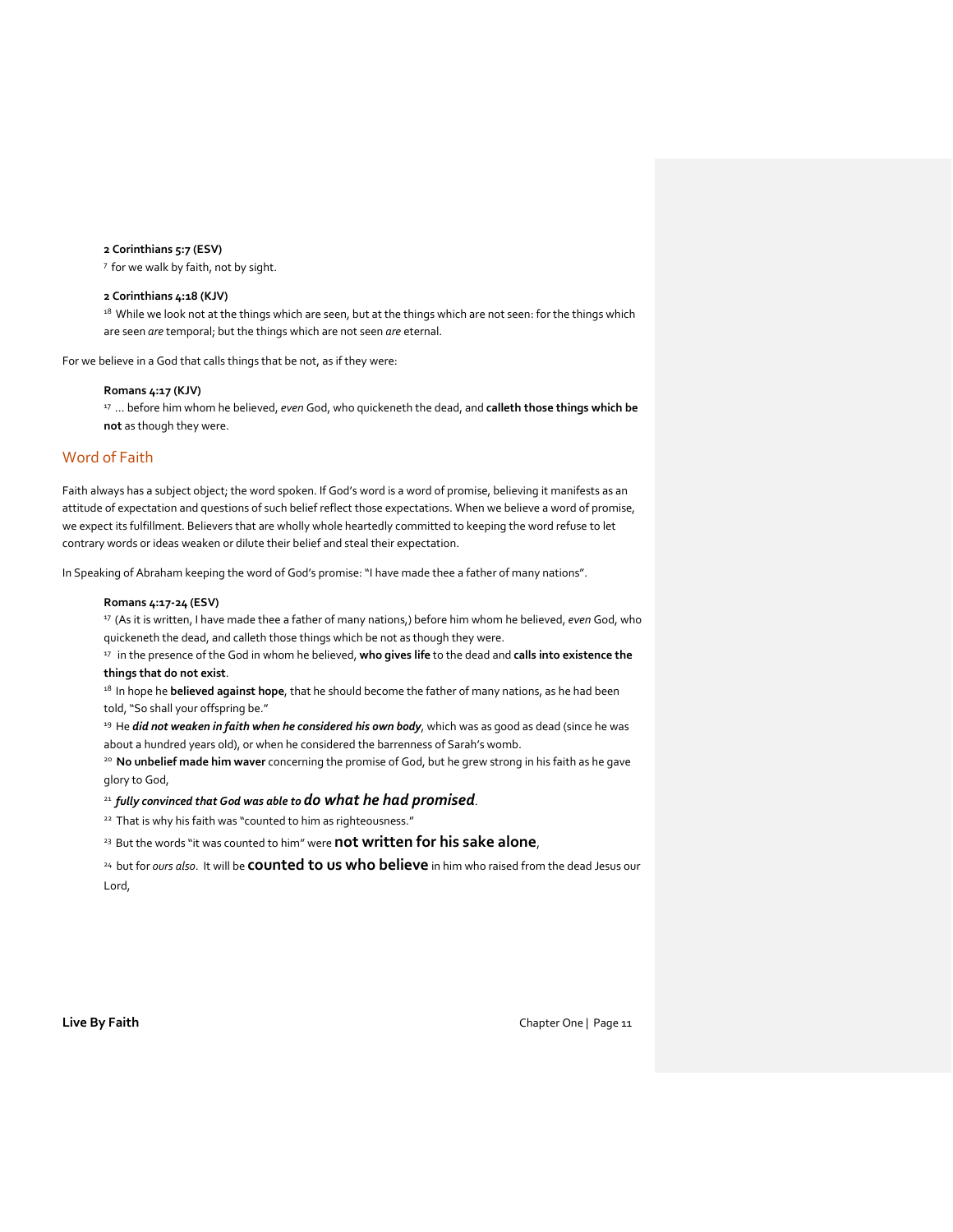# Glory to God

Keeping the word results in Glory to the keeper and the promisor, it unifies the two as in agreement of mind. This glorious unity results in a oneness, a joining of the two, with the mind of the promisor dwelling within the mind of the keeper.

## **John 11:40 (ESV)**

40 Jesus said to her, "Did I not tell you that if you believed you would see the glory of God?"

#### **1 Corinthians 2:7 (ESV)**

<sup>7</sup>But we impart a **secret and hidden wisdom** of God, which God decreed before the ages **for our glory**.

The word which is kept in the heart comes alive, actually issuing forth life, the life of God into the believer. This is glorifying to the promisor and results in a glorious life to the recipient as the promises are beheld through the mystery of **keeping his word**.

# God in You

Again, The mystery is that God abides in you, when you **abide in his word and keep it**. To abide in his word is the same as abiding in him. When his word abides in you, it is the same as God abiding in you. When we keep his word within, we keep God within, and his word describes our reality whether it be a statement of a truth of reality or a statement of promise that changes our experiences of observed reality.

Since God does not dwell in unholy temples, we are sanctified (cleaned, made holy, and of whole body) by the word.

#### **1 John 2:5 (ESV)**

<sup>5</sup> but whoever **keeps his word**, in him truly the love of God is perfected. By this we may know that we are **in him**:

# **John 14:23-26 (ESV)**

<sup>23</sup> Jesus answered him, "If anyone loves me, he will keep my word, and my Father will love him, and **we will come to him** and **make our home with him**.

<sup>24</sup>**Whoever does not love** me **does not keep** my words. And the word that you hear is not mine but the Father's who sent me.

<sup>25</sup> "These things I have spoken to you while I am still with you.

<sup>26</sup> But the Helper, the **Holy Spirit**, whom the Father will send in my name, **he will teach you all things** and bring to your remembrance all that I have said to you.

## **John 15:3-10 (ESV)**

<sup>3</sup> Already you are clean **because of the word** that I have spoken to you.

<sup>4</sup>**Abide in me, and I in you.** As the branch cannot bear fruit by itself, unless it abides in the vine, neither can you, unless you abide in me.

<sup>5</sup>I am the vine; you are the branches. *Whoever* **abides in me and I in him**, he it is that **bears much fruit**, for apart from me you can do nothing.

<sup>6</sup> If anyone does not **abide in me** he is thrown away like a branch and withers; and the branches are gathered, thrown into the fire, and burned.

7 If you abide in me, and **my words abide in you, ask whatever you wish, and it will be done**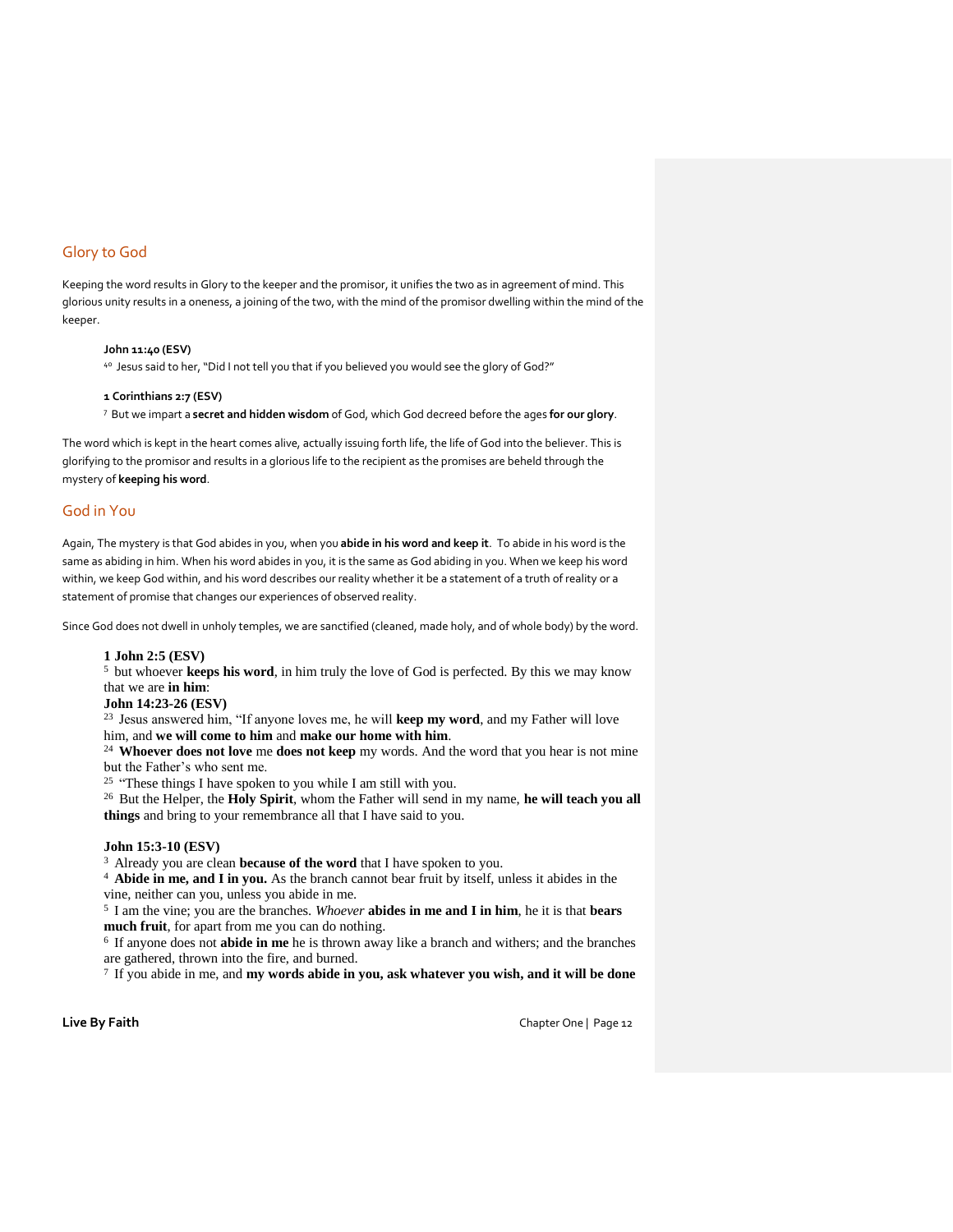### **for you.**

<sup>8</sup> By this my **Father is glorified, that you bear much fruit** and so prove to be my disciples. <sup>9</sup>As the Father has loved me, so have I loved you. **Abide in my love**.

<sup>10</sup> If you keep my commandments, you will abide in my love, just as I have kept my Father's commandments and abide in his love.

## **John 15:16 (ESV)**

<sup>16</sup> You did not choose me, but **I chose you** and appointed you that you should go and **bear fruit** and that **your fruit should abide**, so that **whatever you ask** the Father in my name, he may give it to you.

## **John 16:13 (ESV)**

<sup>13</sup>When the **Spirit of truth** comes, he will *guide you into* **all** the **truth**, for he will not speak on his own authority, but whatever he hears he will speak, and he will declare to you the things that are to come.

## **John 16:23-24 (ESV)**

<sup>23</sup> In that day you will ask nothing of me. Truly, truly, I say to you, whatever you ask of the **Father in my name, he will give it to you.**

<sup>24</sup> Until now you have asked nothing in my name. Ask, and you will receive, that your joy may **be full.**

# **John 17:6-10 (ESV)**

<sup>6</sup> "I have manifested your name to the people whom you gave me out of the world. Yours they were, and you gave them to me, and they have **kept your word**.

 $7$  Now they know that everything that you have given me is from you.

<sup>8</sup>For I have **given them the words** that you gave me, and they have **received them** and have come to **know in truth** that I came from you; and they have believed that you sent me.

<sup>9</sup> I am praying for them. I am not praying for the world but for those whom you have given me, for they are yours.

<sup>10</sup>All mine are yours, and yours are mine, and **I am glorified** *in them*.

# **John 17:14-21 (ESV)**

<sup>14</sup> I have given them *your word*, and the world has hated them because they are not of the world, just as I am not of the world.

<sup>15</sup> I do not ask that you take them out of the world, but that you keep them from the evil one.

<sup>16</sup> They are not of the world, just as I am not of the world.

- <sup>17</sup>**Sanctify them in the truth**; your **word is truth**.
- <sup>18</sup> As you sent me into the world, so I have sent them into the world.
- <sup>19</sup>And for their sake **I consecrate** myself, that they also may be **sanctified** in *truth*.
- <sup>20</sup>"I do **not ask for these only**, but also for **those who will believe in me through their word**,

Yes! That's you and me friend:

<sup>21</sup> that they may **all be one**, just as you, Father, are in me, and I in you, that **they also** may be in **us**, so that the world may believe that you have sent me.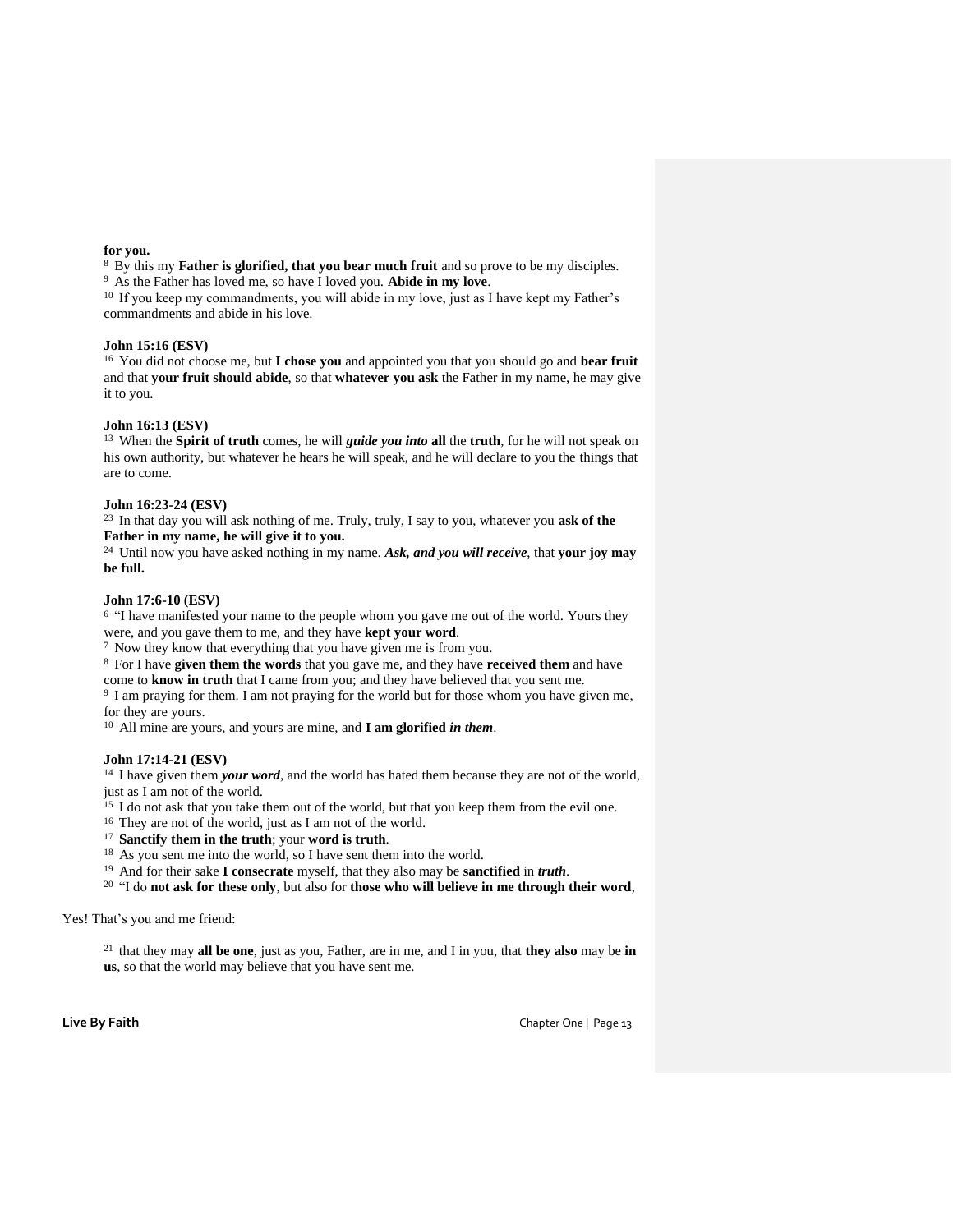**John 17:22-23 (ESV)** 

<sup>22</sup>The **glory** that you have given me I have *given to them*, that **they** *may be one* even **as** *we are one***,** 

<sup>23</sup>**I in them and you in me**, that *they* may become perfectly one, so that the world may know that you sent me and **loved them** even as you loved me.

**1 John 2:24-27 (ESV)** 

<sup>24</sup>Let what you heard from the beginning **abide in you**. If **what you heard** from the beginning **abides in you**, then **you too will abide in** the **Son** and in the **Father**.

<sup>25</sup>And this is **the promise** that he made to us—eternal life.

<sup>26</sup> I write these things to you about those who are trying to deceive you.

<sup>27</sup>But the anointing that you received from him **abides in you**, and you have *no need that* 

*anyone should teach you*. But as **his anointing teaches you** *about everything*, and is **true**, and is no lie—just as it has taught you, **abide in him**.

# New Life

There is another way in the Greek to understand this mystery. The **logos** (written word) changes into **rhema** (spirit of the word) and from **rhema comes zoe** (Life). Zoe is the life that comes. I believe, Zoe is the life of the author of the word. The father of the word is the finisher of our faith (our God). Zoe comes out of the word to give us anew "God's life" experienced in our flesh within our physical reality.

#### **John 1:1-14 (KJV)**

<sup>1</sup> In the beginning was the Word, and the Word was with God, and the Word was God.

- <sup>2</sup> The same was in the beginning with God
- <sup>14</sup> And the Word was made flesh ...

The author of the **words we keep** is the author of our lives, our father and our God.

The conversion of logos to rhema occurs because in our commitment to "Live by the word", we make "the author our Lord" (thus logos actually becomes Lord), when we believe it and keep it. With a commitment to believe and hold nothing else as true, comes those works and actions which demonstrate our belief in what is kept.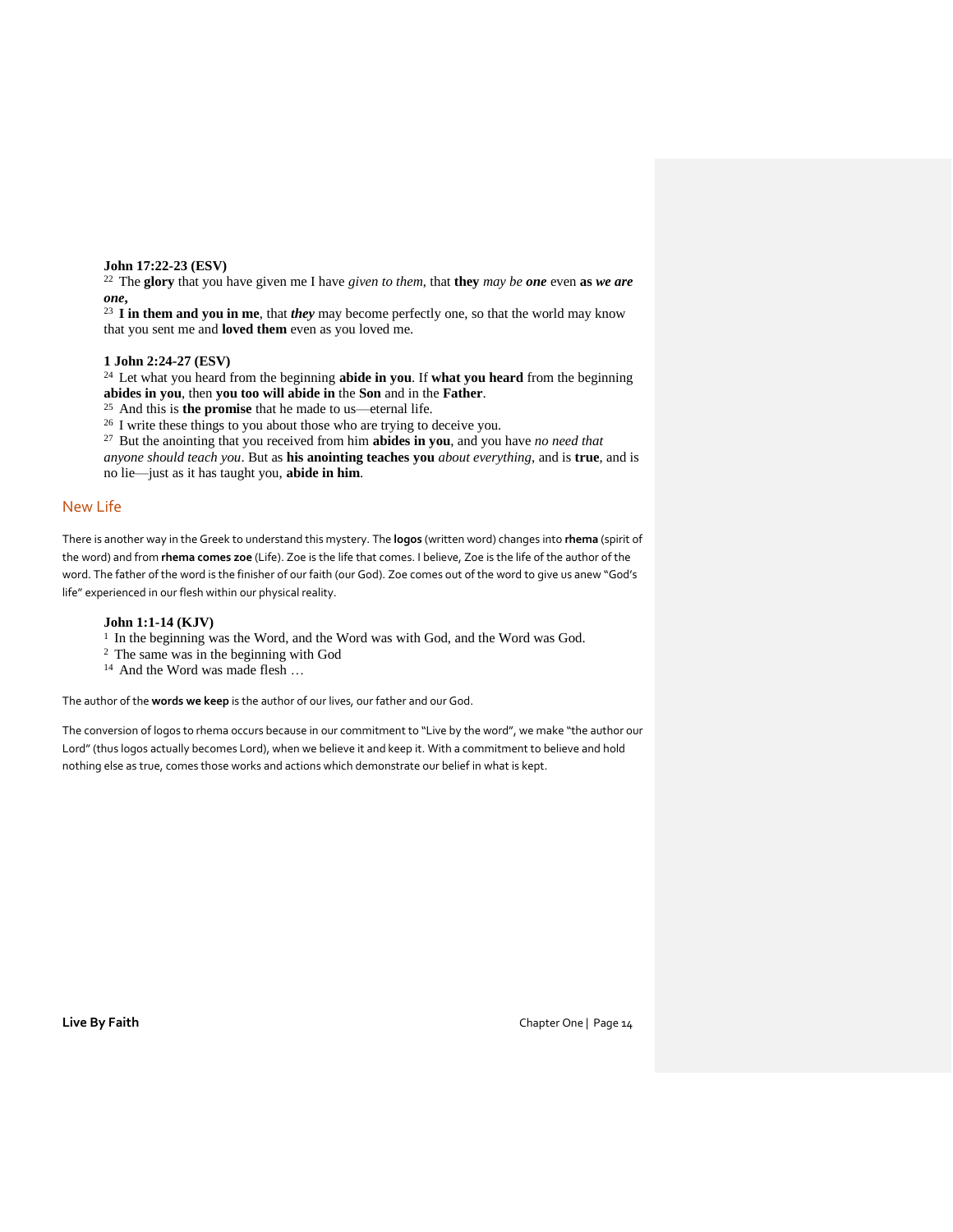# Actions of Belief - Faith

Actions naturally follow what is believed when a belief is relied upon. In deed it is true: actions always demonstrate a faith in what is believed when an act of reliance is expressed.

# **James 2:18 (ESV)**

<sup>18</sup> But someone will say, "You have faith and I have works." Show me your faith apart from your works, and I will **show you my faith by my works**.

It is the nature of our beings, our actions follow our beliefs. Faith based upon hearing and believing can be shown in the actions of the believer relying upon what was heard and believed. When something is believed and relied upon, it shows up as action consistent with the characteristics of the what is believed.

Indeed all actions are based upon beliefs and a faith in whatever those beliefs are. While every individual action is based upon some specific belief or beliefs, the casual observer can not tell what any specific belief is simply by observing a specific actions taken. Only the actor knows the intentions behind taking the action.

**1Cor 2:<sup>11</sup>** For what person perceives (knows and understands) what passes through a man's thoughts except the man's own spirit within him? **Just so no one discerns** (comes to know and comprehend) the **thoughts of God except the Spirit of God**.

This is why it is often said, we judge others by their actions, while we judge ourselves by our intentions. We would judge all by their intentions, if we could. However intentions are not directly identifiable by others. We have to infer intentions from action, and many times such inferences are wrong.

At some point, we have all been judged wrongly and found ourselves attempting to extricate ourselves from condemnation by exclaiming: I've been wrongly judged; *Such were NOT my intentions*.

Judgement seeks to find intent when judging. It is the intentions that reveal if was a crime, a mistake or application of a redeeming principle (Like jumping in the water where swimming is forbidden to save a drowning child).

Yet, intent is only truly revealed to the actor. I say revealed because even to the actor, it is often not easily identifiable; many that act can not intellectually identify why they acted. Sometimes actions are highly motivated by emotion and the beliefs behind emotions are often obscured except to the most discerning and keenly perceptive.

Only the actor knows what belief he/she has in mind when taking action.

We mere mortals do not know what specific beliefs are being acted upon when observing actions of others. While all actions are reliant expressions of something believed, we can not as external observers, definitively identify the beliefs of others by observing their actions.

We can however observe our own actions to see if our actions confirm what we think are our beliefs. Whether our actions are based upon one belief or another, we are able to look to our intentions to see what belief they are consistent with them. Here we can often find ourselves surprised to notice our intentions reveal we rely upon different beliefs than those we may prefer to rely upon.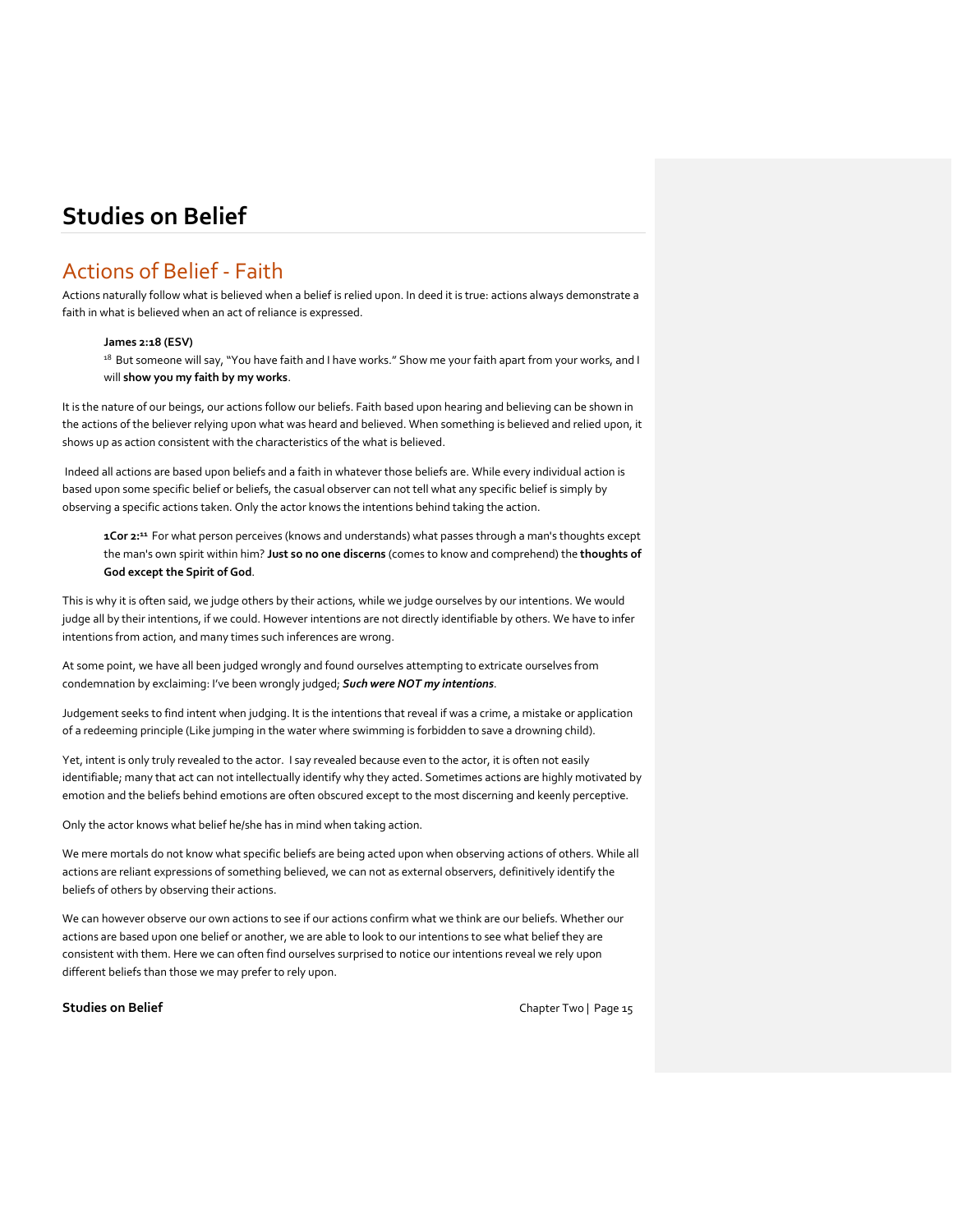## Contradicting Actions

We can definitively identify when acts and beliefs contradict. Where acts and beliefs contradict, we can ascertain what their motivating belief are NOT. Contradicting actions give us a little insight into a persons action but NOT into what another person believes. While we might think we could be certain a contradicting act proves a person does NOT hold a certain contrary belief, one should realize, an actor could hold a belief that appears contradicted as when a higher priority overruling belief must be acted upon.

Example: I hold the belief, I want to always eat at home, but when my job requires, my actions show I eat out.

## Faith Actions from the Actor's perspective

It is said: **actions speak louder than words**. This is also true when looking at ourselves and questioning our faith and beliefs. Belief is always followed by faith expressed in action. The effects of Faith can be seen by all that observe actions. But such do NOT clearly reveal the beliefs behind those actions much better than the words attempting to identify the same.

Faith by nature being a subjective disposition taken towards a subjectively held belief that causes the observable effects as actions based upon a subjective expectation can NOT be definitively identified without observing what the subjective consciousness is conscious of when concluding its position relative to such foundational belief and expectation. Only the subjective observer is capable of knowing the faith upon which it acts!

The true nature of one's faith is subjective and as such it is only known by the observer and only in regards to observing him/her self in the process of thinking that leads up to the actions expressed. One's Faith can only truly be known to the actor as observer.

I have come to believe, the best indicator for revealing ones faith to one's self is to ask: What am I expecting when I act as I do? And upon what beliefs to I base those expectations?

### Confusion of Works with Faith

You may be asking why is it important to think about these concepts? Why do I need to know what my faith is based upon? Why is it important to know what is the faith behind my actions?

God's relationship with us is not as a puppet master controlling our actions by his commands. He didn't create us as his puppets to simply obey his commands in our works and actions. It is NOT our actions that he seeks in our relationships with him. He seeks a oneness where he by his word which reveals his nature is embraced by us such that his word and he himself lives through us and in us and shows itself in our acts by faith.

God's relationship is ONLY possible when our acts flow from our nature, out of the abundance of our hearts, cultivated by our taking an attitude of finding, hearing and keeping his words that describe him and his reality as ours. It is not found in puppets that perfectly perform the actions that mimic acts of faith but inwardly have no heart for him, his ways or reality.

The victory that accomplishes a relationship with God, which overcomes the world in the process, is our faith. Faith requires a good fight, it doesn't come easily if we don't understand faith, it's nature, the enemies of our faith, and the defenses we must safeguards in order to be gloriously victorious in our faith.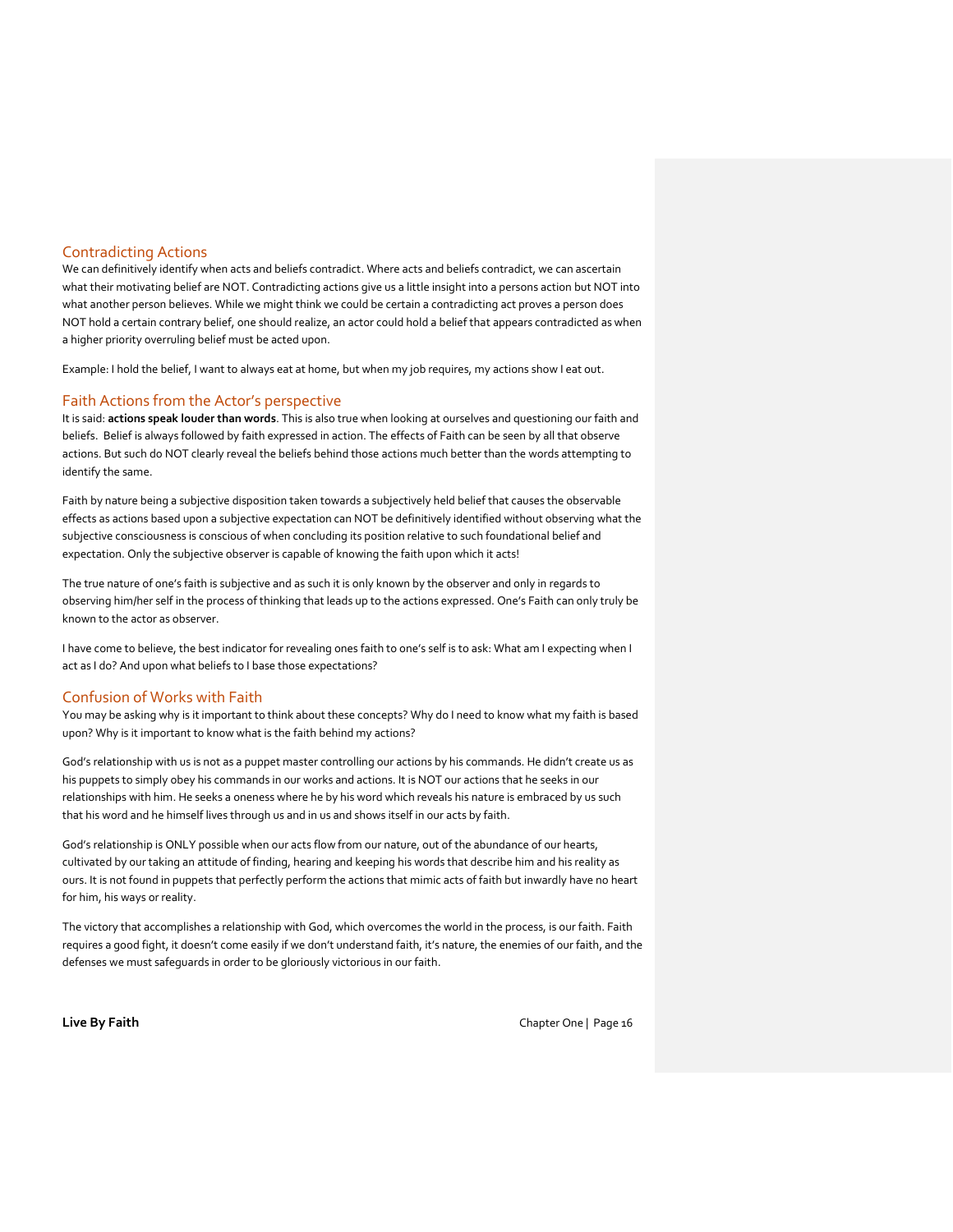We don't do works to generate or create faith, our faith naturally manifests as the attitudes our changed natures act within. Our faith is "mirrored in our actions" and here is the mystery of God's word: our experienced reality is a mirror of that faith.

The conversion of logos to rhema occurs when as we contemplate the word. It comes as we contemplate how it will apply to our lives. The process of contemplation is one of asking questions in regard to his word.

Simply reading the word as verses with an objective of finishing a book or achieving some assigned reading goal, does NOT turn logos into rhema. Zoe life is not received just by reading.

Rhema results from contemplation of how it applies to our interpretation of reality; what is true? How does it apply to my life?

The committed Christian has already decided; the word is Lord of their life. Having made that decision, the questions that manifest are different than for the one that hasn't. The Zoe of God, comes from a belief that the word is truth; it means what it says and says what it means; it accurately describes the truth of reality and if a promise, it accurately describes what must come.

Zoe life doesn't come by mimicking acts of the faithful.

# God Doesn't lie, his words are true, his promises fulfilled

#### **Numbers 23:19 (ESV)**

<sup>19</sup> God is not man, that he should lie, or a son of man, that he should change his mind. Has he *said*, and **will he not do it**? Or has he *spoken*, and **will he not fulfill it**?

## The most important decision - Let God be true before we accept any contrary man

## **Romans 3:4 (ESV)**

<sup>4</sup> By no means! Let God be true though every one were a liar, as it is written, "That you may be **justified in your words**, and prevail when you are judged."

The decision to believe it true must come first! Then rhema comes in contemplating how does it apply to our lives? If we have decided the 1) word is Lord, and 2) it governs our lives, it is perfectly natural to ask how does it apply? When #1 and #2 are decided, we think about the word. We ponder it. Naturally questions arise in regards to it. I believe this is what Joshua understood about the word revealed in the law.

### **Joshua 1:8 (KJV)**

<sup>8</sup>This book of the law shall not depart out of thy mouth; but **thou shalt meditate therein day and night**, that thou mayest observe to do according to all that is written therein: for then thou shalt make thy way *prosperous*, and **then thou shalt have good** *success*.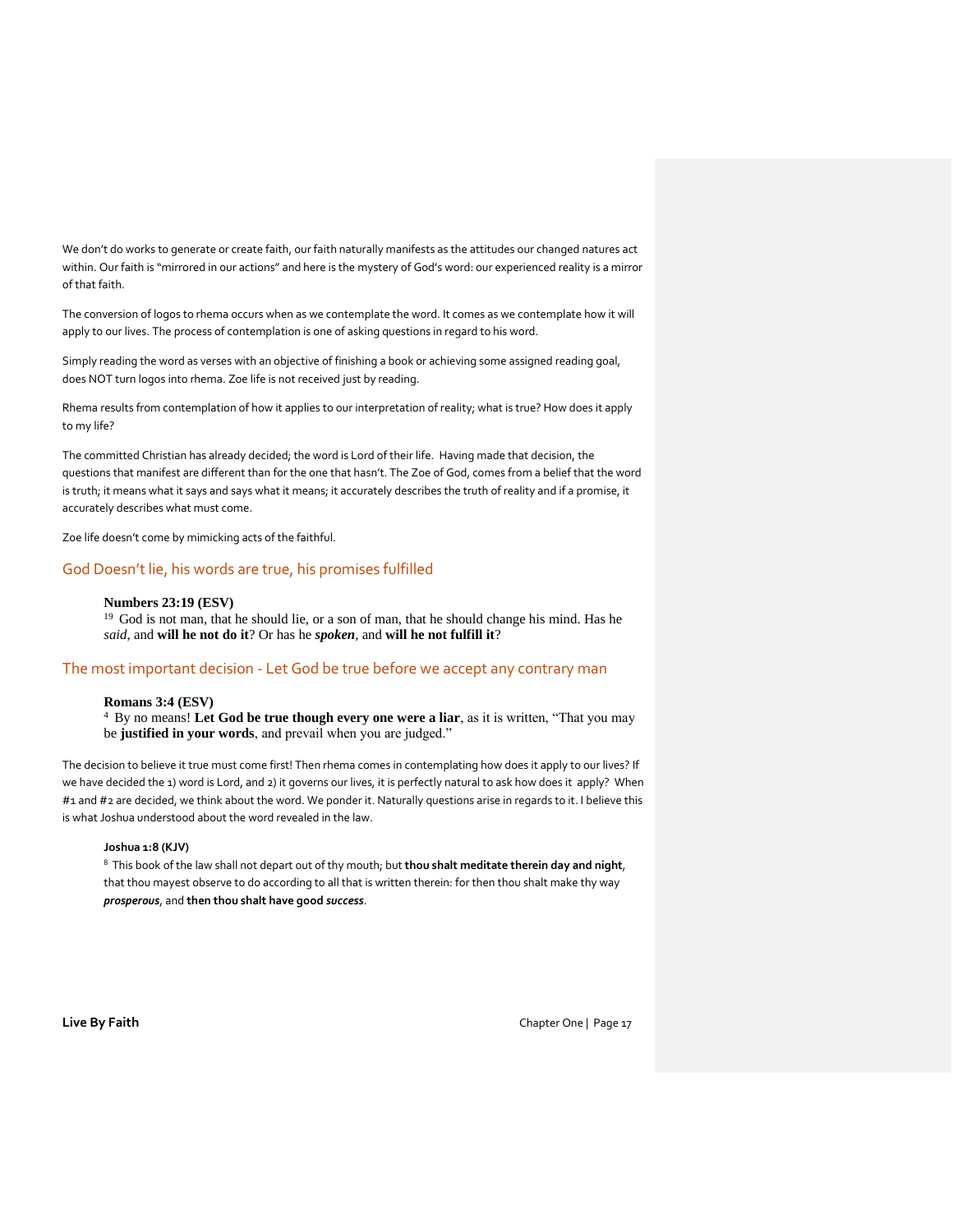# Questions Like Actions Demonstrate our Faith

The questions that arise from our meditations upon the word, like all actions, reflect what we believe. They reflect what we rely upon as defining what we see and experience. As our actions reveal our Faith, our questions reveal the beliefs upon which faith asks. There are always underlying beliefs that give rise to our questions.

#### **James 2:18 (ESV)**

<sup>18</sup> But someone will say, "You have faith and I have works." Show me your faith apart from your works, and I will show you my faith by my works.

Questions too, as actions or works, are *like mirrors* that we can use to understand our selves and our beliefs reflected in them. An honest review of the questions we find ourselves asking can reveal much about what we believe. Like observing our acts of faith, observing our acts of questioning can reveal much about what we believe. Here again, I am talking of the observer observing himself. Such can not be applied to observing another. These have limited application for judging others with only the most obvious in terms of contradiction giving a little more insight.

Contrary to how much we may want to think we know what we believe, our actions and questions are often better at revealing what we believe than what we hear ourselves say we believe. Actions do speak louder than words as we judge ourselves.

A man may think he believes in receiving healing from God. But if all his actions and questions show he expects God may not heal. His actions are the better indicator of his belief than his ego and intellect that wants to say it believes because that's what believers say. Are we mimicking believers or truly believing is the question?

If a man says his trust is in God first, but his actions show he goes to a doctor first, his actions speak louder and more accurately than what the man thinks he believes about God's healing.

Another way of looking at this: we can ask ourselves, what would a person have to believe in order to be doing what I am doing? What would a person have to believe to hear himself asking the kind of questions I hear myself asking?

Our actions and our questions reveal our beliefs. They reveal what's in our hearts, for it is out of the abundance of the heart that the man acts and speaks, and of the two, the actions speak louder than the words. However, if you can get to the intent behind the exercise of that abundance, the intent speaks the loudest of all to revealing the faith and the beliefs upon which the abundance flows. Is it an abundance of God's words kept or doubts and unbelief sown by the thief?

#### **Luke 6:45 (ESV)**

45 The good person out of the good treasure of his heart produces good, and the evil person out of his evil treasure produces evil, for out of the abundance of the heart his mouth speaks.

When we keep the word as true, questions arise from our pondering how it applies to our lives. Just as every action mirrors a belief, so also our every question reflects our beliefs. Our questions reveal the treasure of god's word, or the evil seedling beliefs of the deceiver, held within the heart.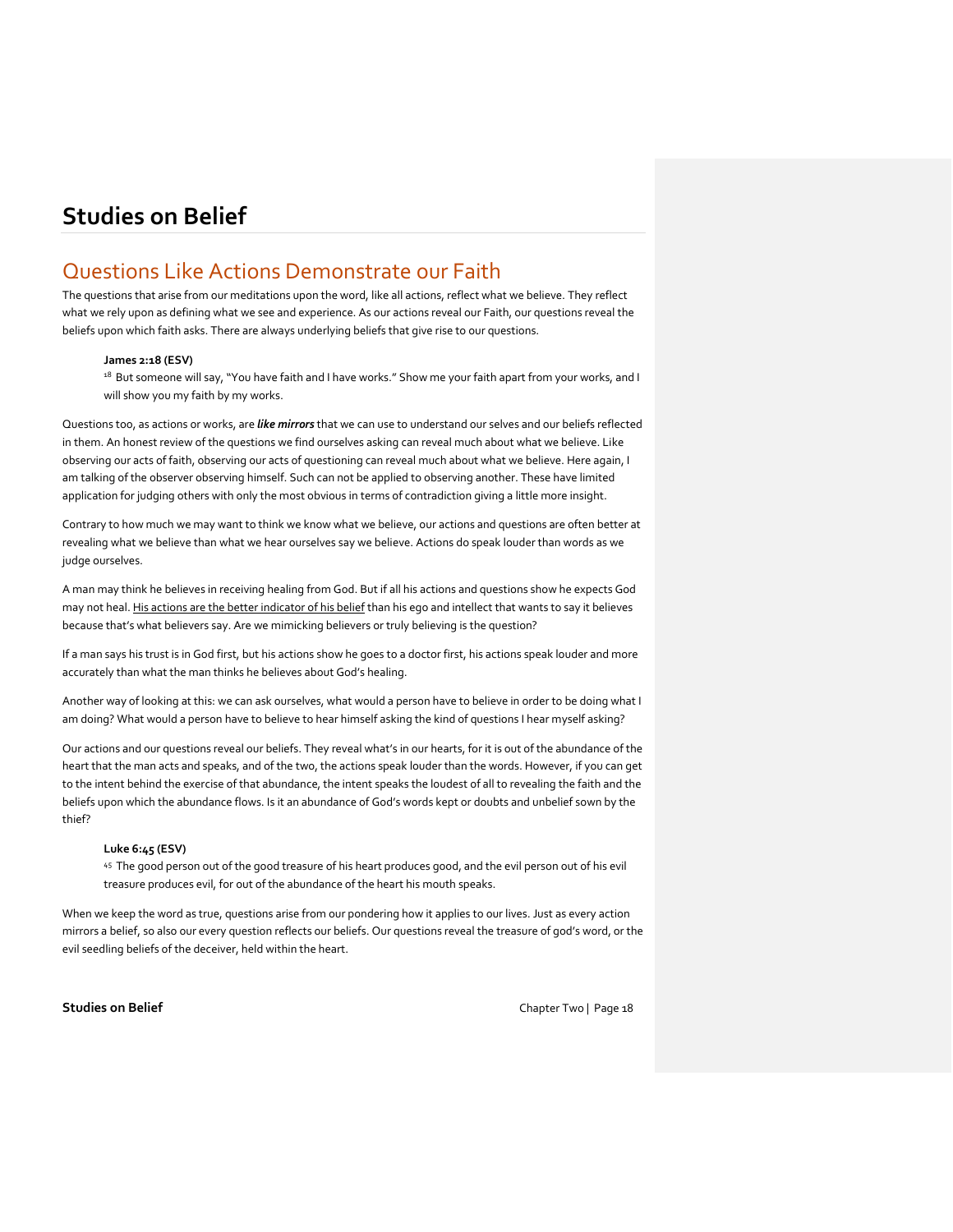But when questions are asked from clear intent of a pure heart faithful to God, believing that answers will be revealed, they are. Our beliefs manifest as a life demonstrating the word brought alive by the holy spirit of truth.

# Deceptions about faith

Many have made shipwreck attempting to express faith by not recognizing the subtle difference between the acts that faith expresses and the acts that mimic expressions of faith. To the observer of both acts, they look the same. We can not tell them apart. But we can easily discern the difference when we are one performing the acts. Whether we are expressing our faith or mimicking the faithful is easiest when we can perceive our own hearts.

The mirror of actions is a perfect reflection of our intentions and beliefs. We can look at our actions to reveal to us our intentions and beliefs that operate behind them.

We can ask: What would I be doing if I believed? Then compare that with what we are doing. That is a good question for helping to recognize which of our beliefs need changing and nurturing. But the finding of such acts does NOT reveal how to have faith. Acts are a mirror showing what is in the heart. Don't misunderstand, the mimicking of acts that look like acts of faith are NOT acts of faith. Mimickers hold a different belief than a word keeper. Whether done intentionally or in error, mimickers short circuit the work of believing thinking that acting like a believer is the same as believing the word describes the reality of the believer. The two are night and day different.

ZOE life is the key. Mimickers don't have the life that comes from keeping the word.

Some, not knowing better or wanting to short cut their faith think: If a faithful person would act "such and so", then all I need to do is act "such and so" and I will have faith. But that isn't faith in God's word, not the faith that will appropriate the promises that come by faith. Not the promise of the holy spirit that comes from logos turning to rhema and zoe.

No! Acting like a person of faith acts is NOT God's faith. Acting like faith without having faith only demonstrates faith in an incorrect belief. That is serious error, it is NOT faith in God's promises even though it may look like the actions that a faithful person would do. When such acts are performed without faith, such actions are misplaced. While it might fool a man that can only see the actions and not the heart, it doesn't fool God who knows the heart behind of the actions of the actor.

How, you may ask does God know our hearts while we can not know the heart of another? He knows our hearts when they are given over to him by his word and he dwells within us and we are one. When we are NOT given over to him through his word, he knows our heart is not one with him as well.

When mimicking people, acting like they believe, fail to actually receive according to the promise, they often blame God for their failure. They do not fail because the promise was bad or because God was unfaithful. They fail to receive the promise because the promises that are conditioned upon faith have no promise if not meet with the condition of faith in God's word.

These failures often say, I tried *faith*, it doesn't work. Then they search for excuses and even ask how come God did NOT fulfill his word? Once they decide God doesn't always fulfill his word demonstrated by their new questions, they have become double minded and their hopes fail to obtain the promise of being fulfilled.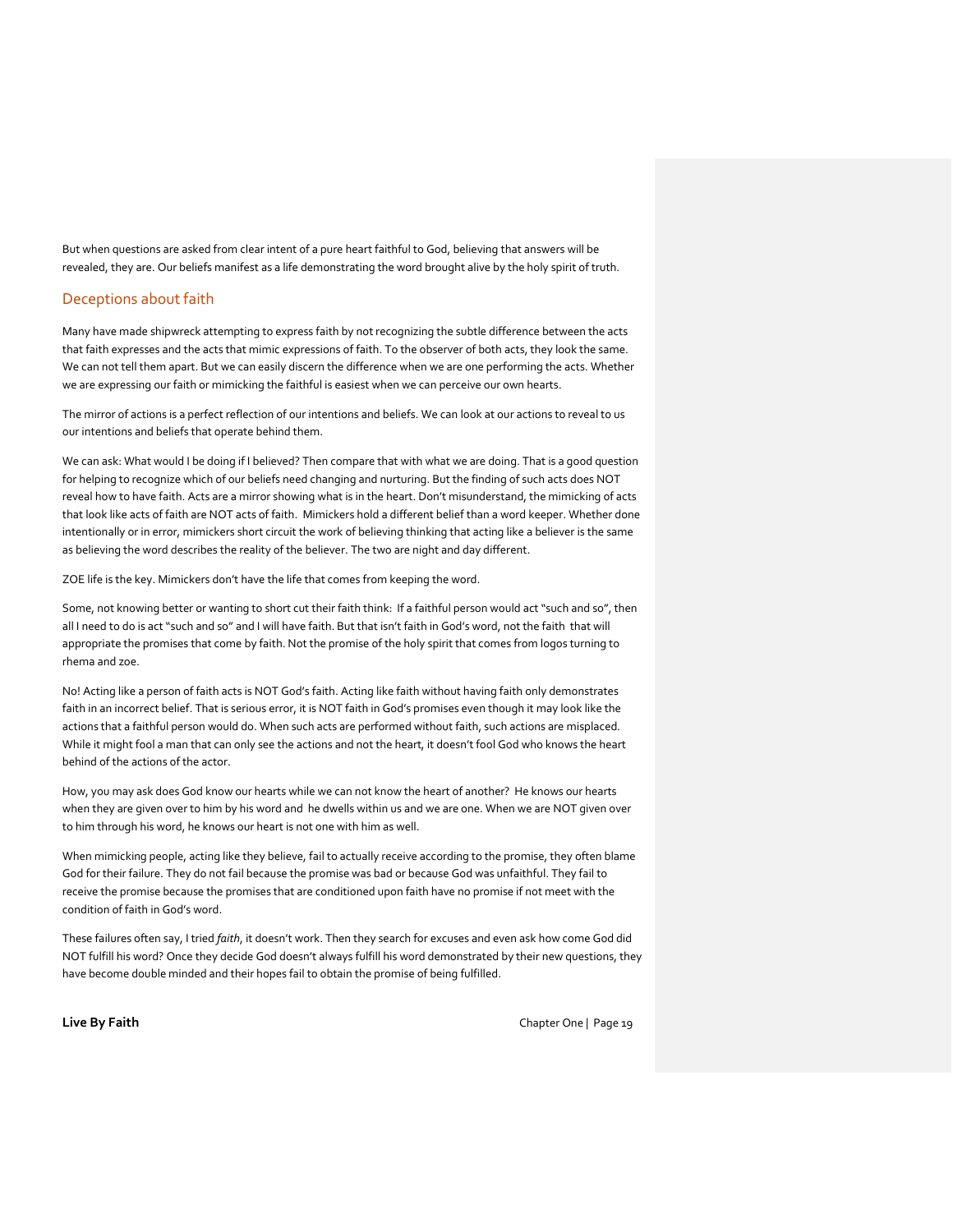### **James 1:7-8 (ESV)**

7 For that person must not suppose that he will receive anything from the Lord;

<sup>8</sup> he is a double-minded man, unstable in all his ways.

#### **God never said we could** *act like faith and obtain his promises of faith***!**

A person that only acts like they have faith has no promise. God isn't seeking good actors, he is seeking oneness with believers that accept and keep his word, that live by the word and by the word living in them, God lives within them. The word is what sanctifies and makes us one, not acting like it.

From the decision that God is NOT faithful, the double minded unbeliever then asks: How can it be that god didn't fulfill his promise? Then the evil one, the deceiver of the would be righteous deludes their thinking as they find what they seek, as they receive what they ask for; an acceptable explanation that to their minds allows God to NOT fulfill his word.

Searching for an adulterating solution always finds it's delusion. Of such it is said: they are wicked and adulterous in seeking a theory that would allow God to NOT be true in their minds. There are many such theories of men that have come about in just such a manner. Of such, God has told they delude themselves.

## **2 Thessalonians 2:10-11 (ESV)**

- <sup>10</sup> because they refused to love the truth and so be saved.
- <sup>11</sup> Therefore God sends them a strong delusion, so that they may believe what is false,

Such errors however should be easily discerned by those that live by his word having a holy spirit that rightly divides the words of truth:

#### **Numbers 23:19 (ESV)**

<sup>19</sup> God is not man, that he should lie, or a son of man, that he should change his mind. Has he *said*, and **will he not do it**? Or has he *spoken*, and **will he not fulfill it**?

#### **The answer is obvious: NO! He says what he means and means what he says!**

#### **Isaiah 55:9-11 (ESV)**

 $9$  For as the heavens are higher than the earth, so are my ways higher than your ways and my thoughts than your thoughts.

10 "For as the rain and the snow come down from heaven and do not return there but water the earth, making it bring forth and sprout, giving seed to the sower and bread to the eater,

<sup>11</sup>**so shall my word be** that goes out from my mouth; it shall not return to me empty, but it **shall accomplish** that which I purpose, and **shall succeed** in the thing **for which I sent it**.

### Ask different questions and receive different answers

This is where a faithful believer then finds himself asking different questions in regards to hearing theories that God does not fulfill his word: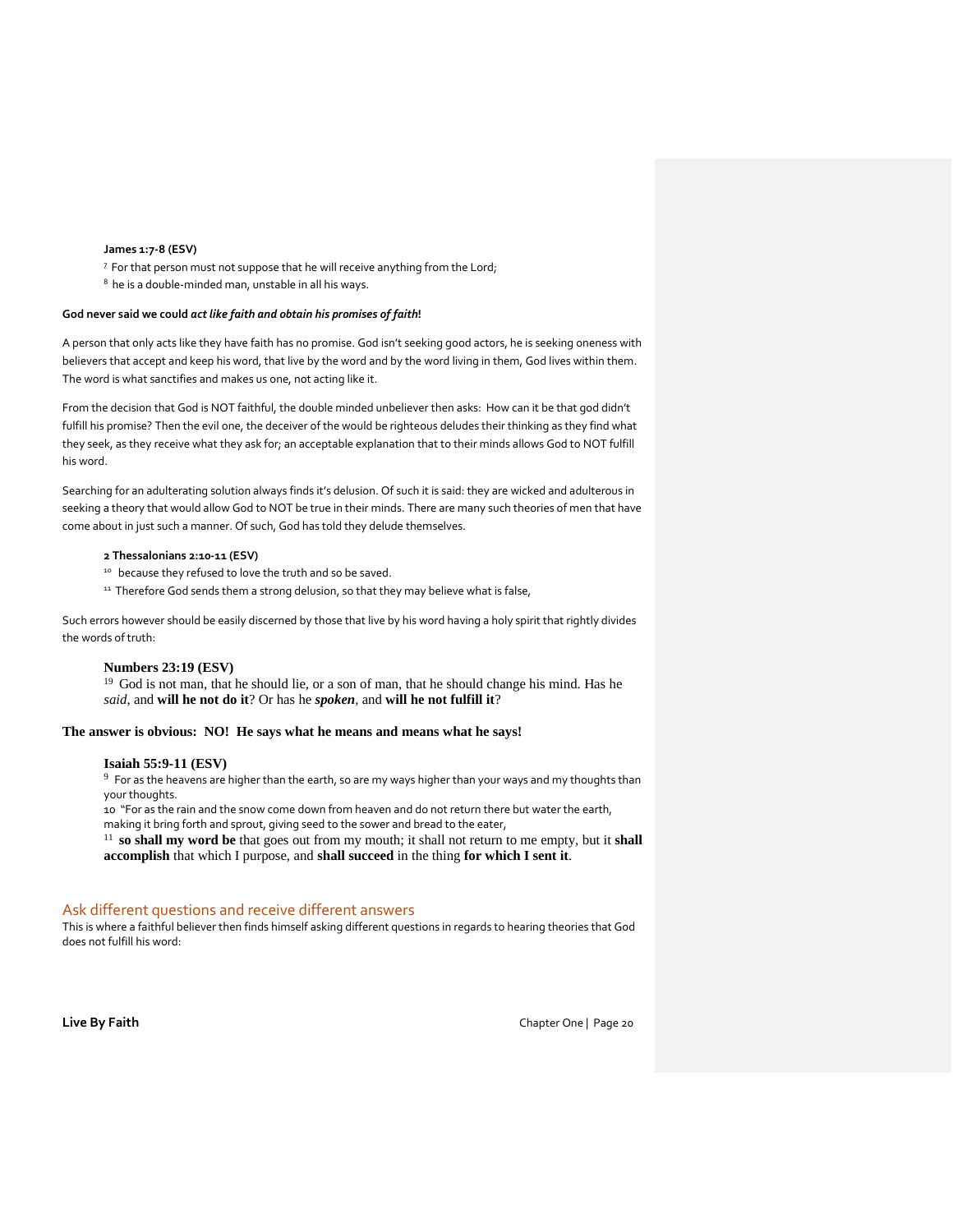The faithful find themselves asking: Of the proposed unbelief, how can it be understood in such a manner that it does NOT require me to conclude God may NOT fulfill his word? The believing ask different questions than the unbelieving.

For the man of faith, holding that God's word is always true within his heart, he'll naturally finds himself asking better questions from keeping or holding the perspective that God fulfills his word: If scripture is being used, how can I reconcile the two scriptures being in harmony while keeping the promised word true?

The faithful hear: Is it possible "My Grace is sufficient" doesn't contradict the promise of healing by the prayer of faith? Why would I want to entertain any theory of interpretation that takes a stand God's word may not always be fulfilled?

IF I have been promised his holy spirit and believe his sheep always hear his voice and that he gives the desires heard within the heart and that if one asks for a fish, they won't receive a serpent, THEN you and I can ask and expect to hear the holy spirit show us how to reconcile the two without one negating the other!

From such a position, we hear the question: How can we reconcile the two scriptures. Then we hear the Answer: my Grace is sufficient does NOT mean god's word of promise won't be honored. I can not lie. What I have spoken will be fulfilled. There is no reason to think I contradicted myself about healing when I told Paul My grace is sufficient.

Then we hear another question: What is your Grace sufficient for? Answer: Obtaining anything that requires merit. Question: Oh like healing? Answer: Yes!

The righteous then may find themselves asking: What then was Paul's thorn and why did he get the answer "My Grace is sufficient". Answer: as regards the questions of God being true to his word, there are a thousand answers that do not require God's word be not fulfilled regarding promises of healing.

Then too we may hear the question: How can anyone entertain the possibility that the one part of God's word might negate another? Answer: Not the contemplation of Belief.

## Great Quests

Every quest begins a question and the great quests of a good heart lead to wisdom, correction and change. Faithful questions regarding Logos (written word) change into rhema (living word) and as it does, the questions, the meditating upon the logos brings zoe (life) to the seeker, the questioner, the asker. Such finds along with understanding, he or she is also the receiver of the vitality and life of the author.

When God is the author of what we hear and keep, God's life is received and makes old things become new. The former person becomes new as God's new life forms with in the seeker with faithful intentions. The good man that asks and believes is born anew born again by the word held within the heart believing.

To contradict Gods promises, preferring instead to call what one sees as real, does not honor God. If one does so, they lose the promises of his word. For without faith in the word, God's life does NOT come within and triumphant experiences of life do not appear.

**Live By Faith** Chapter One | Page 21 Chapter One | Page 21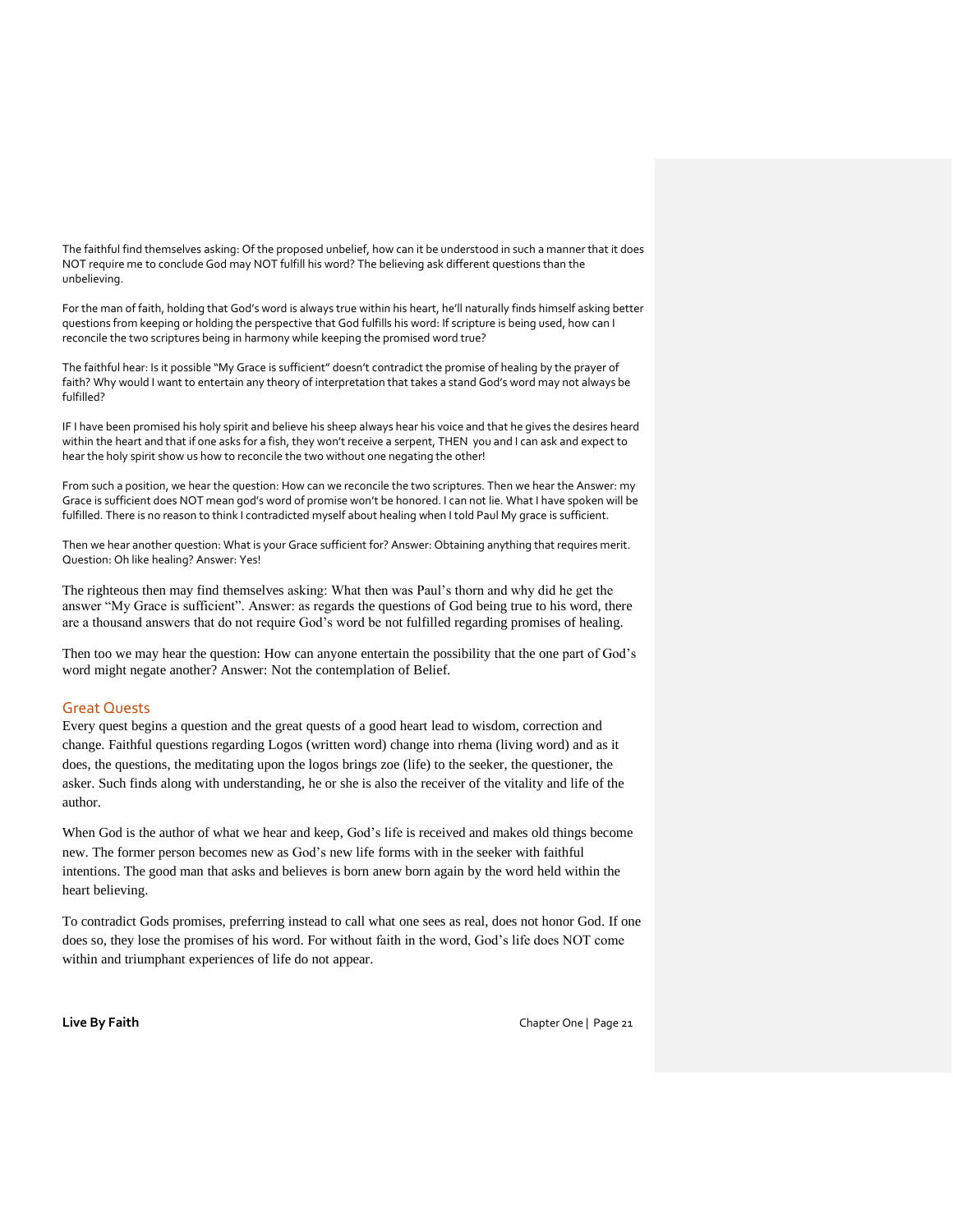## **Matthew 17:19-20 (KJV)**

19 Then came the disciples to Jesus apart, and said, Why could not we cast him out? 20 And Jesus said unto them, **Because of your unbelief**: for verily I say unto you, If ye have faith as a grain of mustard seed, ye shall say unto this mountain, Remove hence to yonder place; and it shall remove; and nothing shall be impossible unto you.

#### **Matthew 17:20 (AMP)**

<sup>20</sup> He said to them, Because of the **littleness of your faith** [that is, your *lack of firmly relying trust*]. For truly I say to you, if you have faith [that is living] like a grain of mustard seed, you can say to this mountain, Move from here to yonder place, and it will move; and nothing will be impossible to you.

### Ask and Receive

We always receive when we ask – NO half way's - NO EXCEPTIONS

### **Luke 11:9-13 (ESV)**

<sup>9</sup>And I tell you, **ask**, and it will be **given** to you; **seek**, and you will **find**; **knock**, and it will be **opened** to you.

<sup>10</sup> For everyone who asks **receives**, and the one who seeks **finds**, and to the one who knocks it **will be opened**.

<sup>11</sup> What father among you, if his son asks for a fish, will instead of a fish give him a serpent;

<sup>12</sup> or if he asks for an egg, will give him a scorpion?

<sup>13</sup> If you then, who are evil, know how to give good gifts to your children, how much more will the heavenly **Father give the Holy Spirit** to those **who ask** him!"

#### Sheep HEAR

**My sheep hear my voice**, and I know them, and they follow me.

We really do, we hear the holy spirit in our mind and in our heart. Otherwise his word would have to be false and we've already decided to not entertain such notions. So we must hear! Recognizing a conclusion that we do NOT hear him is a position that is unacceptable to a believing word keeping Christian, we wouldn't even contemplate or consider such questions as to do so would absolutely fail in keeping with our belief that God is true and faithful to his word. If we find ourselves asking such a question, use it as a mirror to recognize you haven't decided God's word is true and that he if faithful to perform it.

Instead of asking: How come I don't hear God's words to me? A keeper of the word, freshly observing that he hadn't been recognizing God speaks to him, would ask: When did you speak to me that I didn't recognize I was hearing your voice?

And further questions like: If you say I hear your voice, then I must have heard it and thought it another; who did I think I was hearing when you were speaking to me? Ask those kind of questions, and you will receive the truth! It is the formula for logos turning to rhema and the realization of zoe, god's life, within and experienced. These questions lead to realizing and hearing God's voice.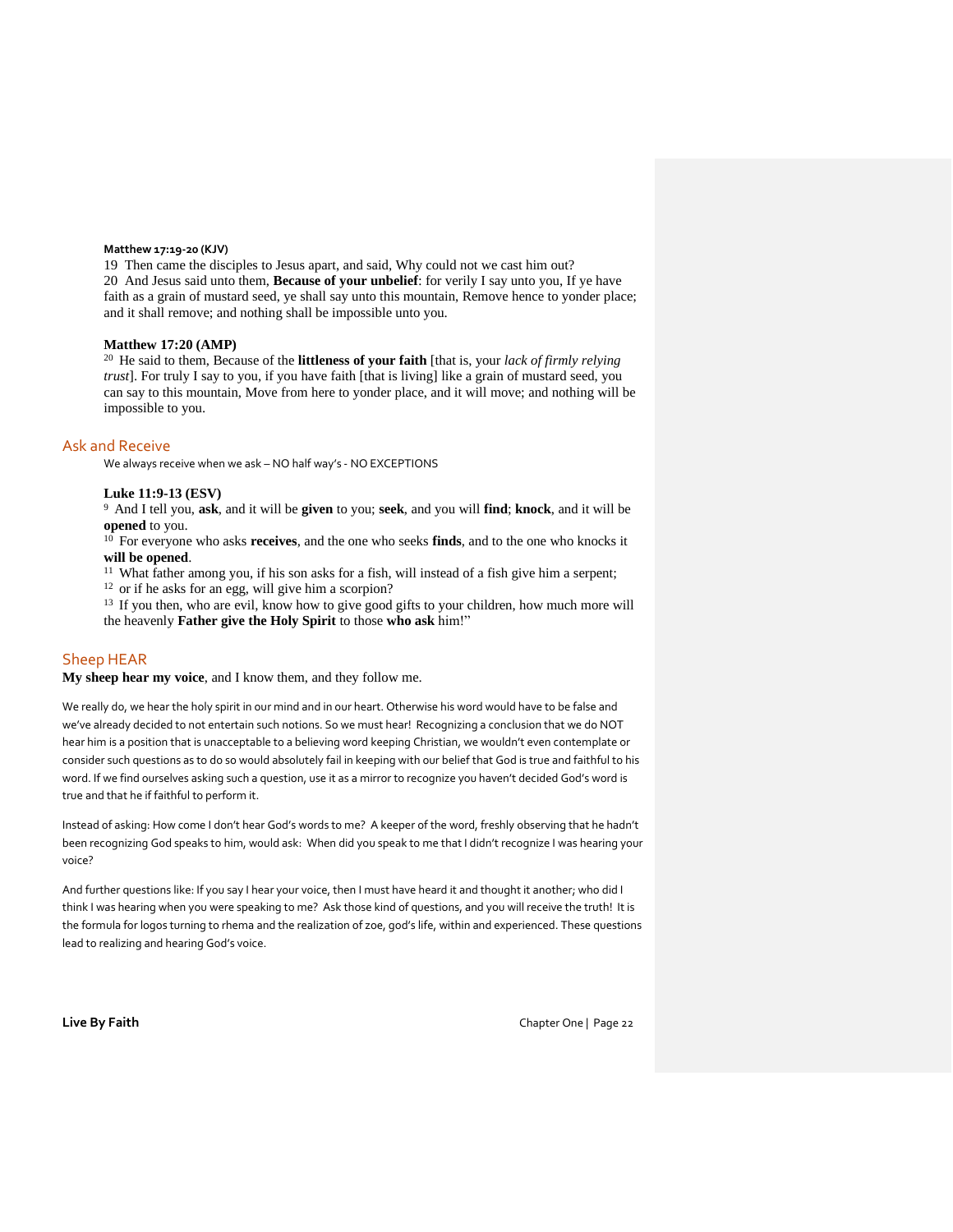Still questioning about sheep hearing God, Good! Go ahead and ask, it glorifies God to ask. It is according to his word to ask;

So Ask: When have you given me the truth that I thought I did NOT receive it? When it comes to mind, ask: How would faith in your promise to receive act? You may hear: It would hear. But the key to asking is having first decided, concluded the question of will I keep, will I accept God's word as true in the face of any and all opposition? First conclude yes to that question and all future questions will be: Since all the promises are YES and AMEN since I am "in Christ", how can I ask and strengthen my resolve to believe it is so?

After deciding to believe his word is true, When you ask, why do I see things that seem contrary, you may hear: because you've taken your eyes off of me; you've taken you eyes off of my words of promise, accepting instead deceptive theories for justifying contradiction of his word.

In actuality, one can NOT keep God's word and hold a contradiction as true at the same time. Such attempts are attempts at being double minded. Such thinking does nothing except confuse and impede faith in the word and word of promise.

# **John 10:27-30 (ESV)**

<sup>27</sup>**My sheep hear my voice**, and I know them, and they follow me.

<sup>28</sup> I give them eternal life, and they will never perish, and no one will snatch them out of my hand.

 $29$  My Father, who has given them to me, is greater than all, and no one is able to snatch them out of the Father's hand.

<sup>30</sup> I and the Father are one."

# Word is in their hearts and inward parts –

## Mercy without condemnation

# **Jeremiah 31:31-34 (ESV)**

 $31$  "Behold, the days are coming, declares the LORD, when I will make a new covenant with the house of Israel and the house of Judah,

<sup>32</sup> not like the covenant that I made with their fathers on the day when I took them by the hand to bring them out of the land of Egypt, my covenant that they broke, though I was their husband, declares the LORD.

<sup>33</sup> For this is the covenant that I will make with the house of Israel after those days, declares the LORD: **I will put my law within them**, and **I will write it on their hearts**. And I will be their God, and **they shall be my people**.

<sup>34</sup> And no longer shall each one teach his neighbor and each his brother, saying, 'Know the LORD,' for **they shall all know me**, from the least of them to the greatest, declares the LORD. For I will **forgive** their iniquity, and I will **remember their sin no more**."

## **Romans 3:21-23 (ESV)**

<sup>21</sup> But now the righteousness of God has been manifested apart from the law, although the Law and the Prophets bear witness to it—

<sup>22</sup> the **righteousness of God through faith** in Jesus Christ for **all who believe**. For there is no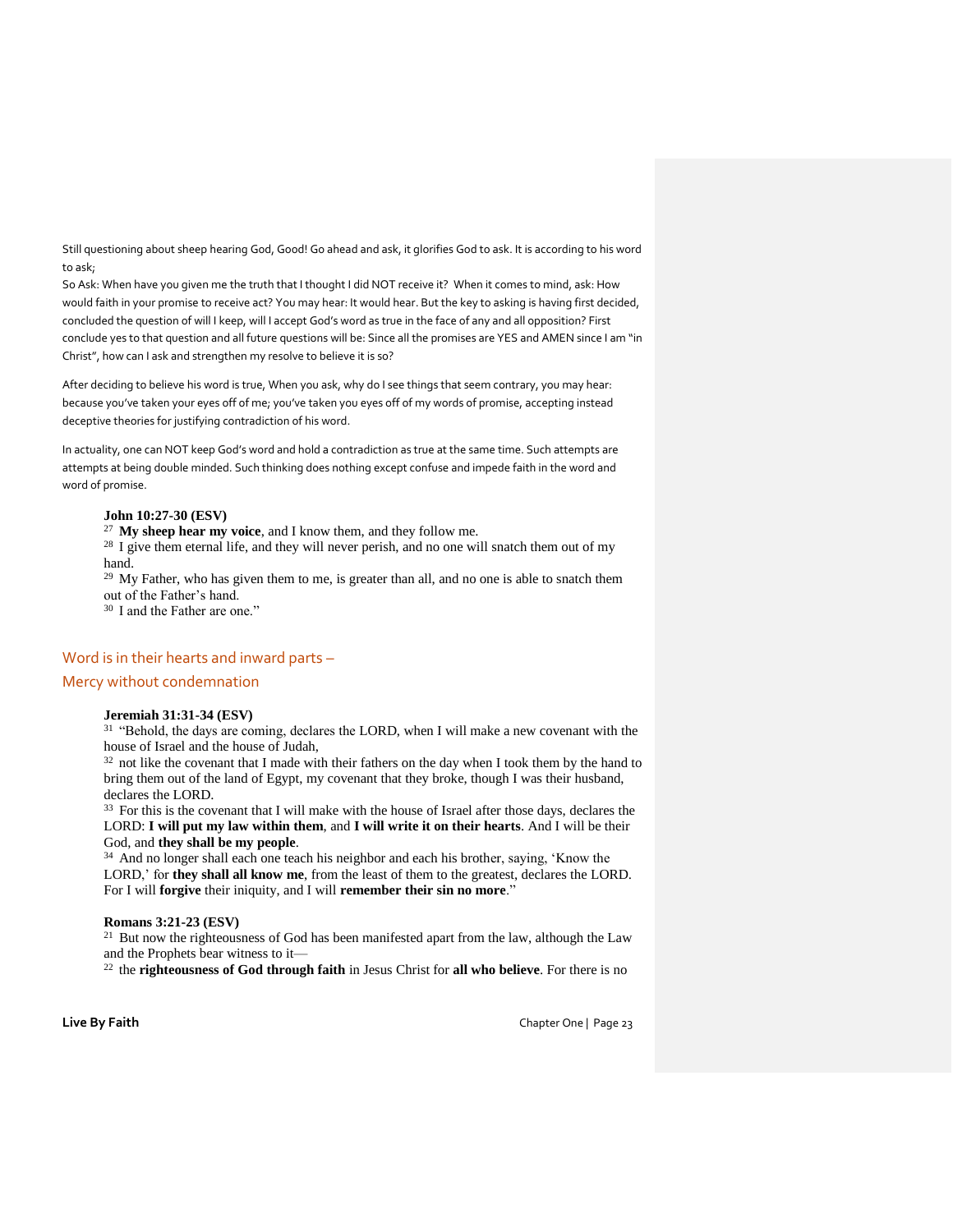distinction:

 $23$  for all have sinned and fall short of the glory of God,

Good News Announced – The acceptable day of the lord has arrived Grace without merit – Not just forgiven (mercy), but the redeemed are imputed as having the righteousness of God in all requirements of merit, justified with yes to all the promises (Grace).

# **Luke 4:17-21 (ESV)**

<sup>17</sup> And the scroll of the prophet Isaiah was given to him. He unrolled the scroll and found the place where it was written,

<sup>18</sup>"The Spirit of the Lord is upon me, because he has anointed me to **proclaim good news to the poor**. He has sent me to proclaim **liberty** to the captives and recovering of **sight** to the blind, to set at **liberty** those who are oppressed,

<sup>19</sup> to proclaim the year of the **Lord's favor**."

<sup>20</sup> And he rolled up the scroll and gave it back to the attendant and sat down. And the eyes of all in the synagogue were fixed on him.

<sup>21</sup> And he began to say to them, "**Today this Scripture has been fulfilled** in your hearing."

## **Romans 5:10, 17-19 (AMP)**

**Romans 5:10, 17-19 (AMP)** 

**Romans 5:10, 17-19 (AMP)** 

<sup>10</sup> For if while we were enemies we were reconciled to God through the death of His Son, it is much more [certain], now that we are reconciled, that *we shall be saved* (daily delivered from sin's dominion) through His [resurrection] life.

<sup>15</sup>… For if many died through one man's falling away (his lapse, his offense), much more profusely did God's grace and the free gift [that comes] through the undeserved favor of the one Man Jesus Christ abound *and* overflow to *and* for [the benefit of] many.

<sup>17</sup> For if because of one man's trespass (lapse, offense) death reigned through that one, much more surely will those who receive [God's] overflowing grace (unmerited favor) and the free gift of righteousness [putting them into right standing with Himself] reign as kings in life through the one Man Jesus Christ (the Messiah, the Anointed One).

<sup>18</sup> Well then, as one man's trespass [one man's false step and falling away led] to condemnation for all men, so one Man's act of righteousness [leads] to acquittal *and* right standing with God and life for all men.

 $19$  For just as by one man's disobedience (failing to hear, heedlessness, and carelessness) the many were constituted sinners, so by one Man's obedience the many will be constituted righteous (made acceptable to God, brought into right standing with Him).

# **2 Corinthians 5:21 (ESV)**

 $21$  For our sake he made him to be sin who knew no sin, so that in him we might become the *righteousness of God*.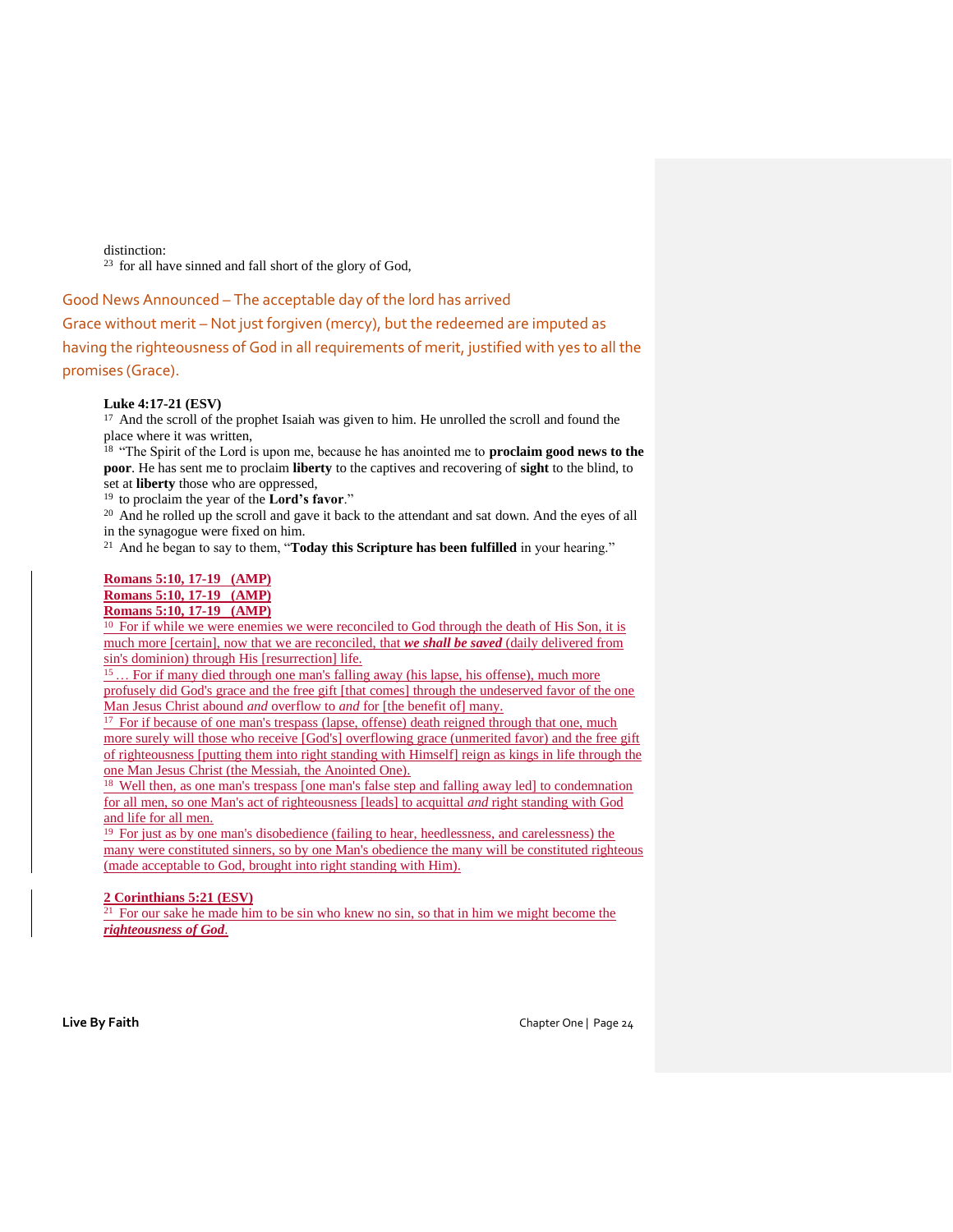# **2 Corinthians 5:21 (KJV)**

<sup>21</sup> For he hath made him *to be* sin for us, who knew no sin; that we might be made **the righteousness of God in him.**

# **2 Corinthians 1:20-22 (ESV)**

<sup>20</sup> For **all the promises of God find their Yes in him**. That is why it is through him that we utter our Amen to God *for his glory*.

 $21$  And it is God who establishes us with you in Christ, and has anointed us,

<sup>22</sup> and who has also put his seal on us and given us his Spirit in our hearts as a guarantee.

# Perish for lack of knowing

Contemplate the word with a heart committed to holding it true and the word will turn to rhema as the spirit of truth reveals the truth of what is pondered and contemplated. The answers that become known as knowledge will save and set us free as they turn into the wisdom of an abundant life.

# **Isaiah 5:13 (KJV)**

<sup>13</sup>Therefore my people are gone into **captivity**, because *they have* **no knowledge**: and their honourable men *are* famished, and their multitude dried up with thirst.

# Want Wisdom? Ask

# **James 1:5 (ESV)**

<sup>5</sup>If any of you **lacks wisdom**, let him ask God, who gives generously to all without reproach, and *it will be given him*.

# God ALWAYS answers prayer with good things

# **Matthew 7:11 (ESV)**

<sup>11</sup> If you then, who are evil, know how to give good gifts to your children, how much more will your Father who is in heaven **give good things to those who ask** him!

# We have this confidence

# **1 John 5:14-15 (ESV)**

<sup>14</sup> And this is the confidence that we have toward him, that if we ask anything according to his will he hears us.

<sup>15</sup> And if we know that he hears us in whatever we ask, we know that we have the requests that we have asked of him.

# God is Good, Gracious, the Rewarder of those that seek him,

# It is Impossible to have faith without believing he is a rewarder to the faithful.

# **Acts 10:34 (ESV)**

<sup>34</sup> So Peter opened his mouth and said: "Truly I understand that God shows no partiality,

#### **Belief is the work required**

## **John 6:28-29 (ESV)**

<sup>28</sup> Then they said to him, "What must we do, to be doing the works of God?"

29 Jesus answered them, "This is the work of God, that you believe in him whom he has sent."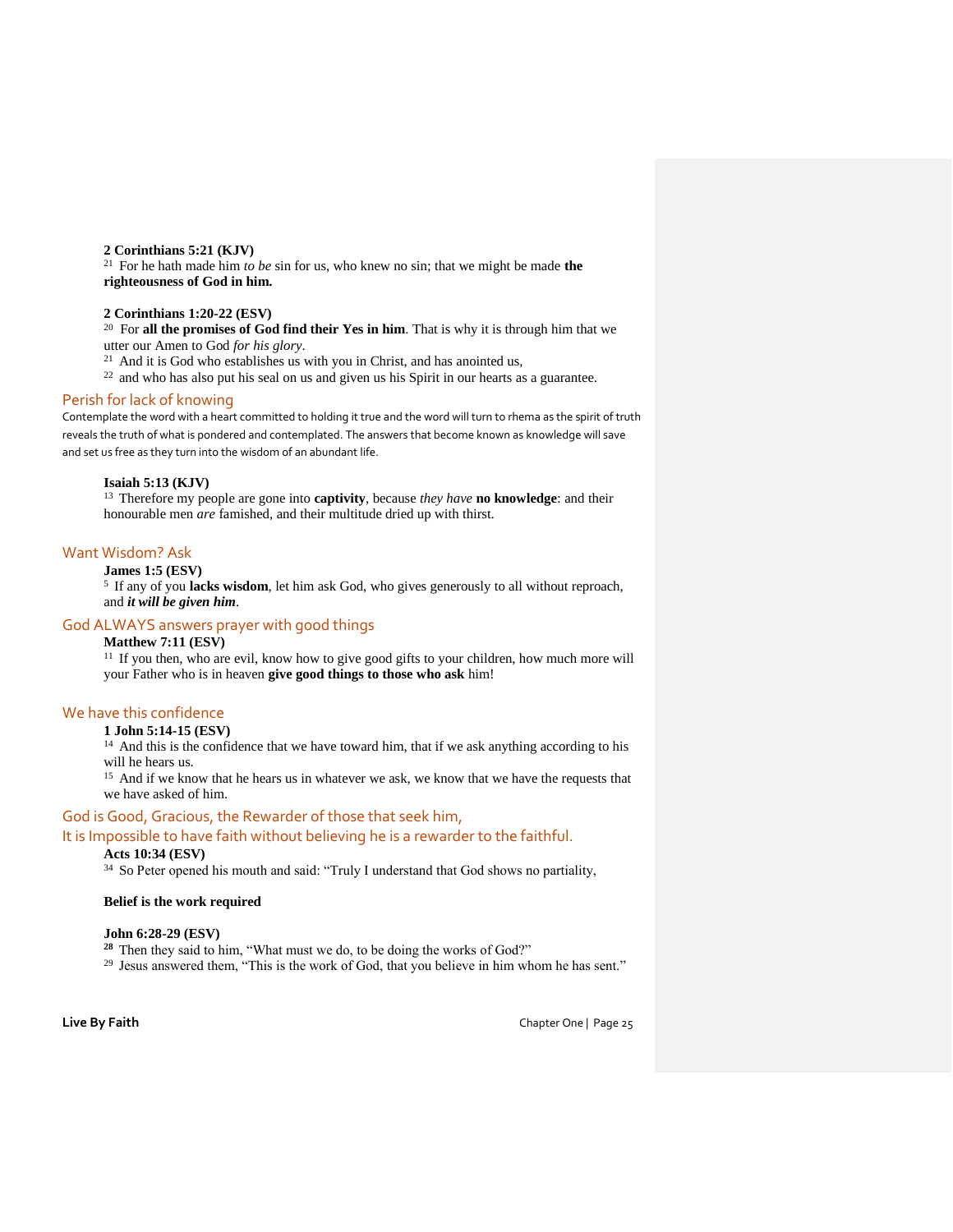# **Hebrews 11:6 (ESV)**

 $6$  And without faith it is impossible to please him, for whoever would draw near to God must believe that **he exists** and that **he rewards** those who seek him.

# **James 1:17 (ESV)**

<sup>17</sup> Every good gift and every perfect gift is from above, coming down from the Father of lights with whom there is no variation or shadow due to change.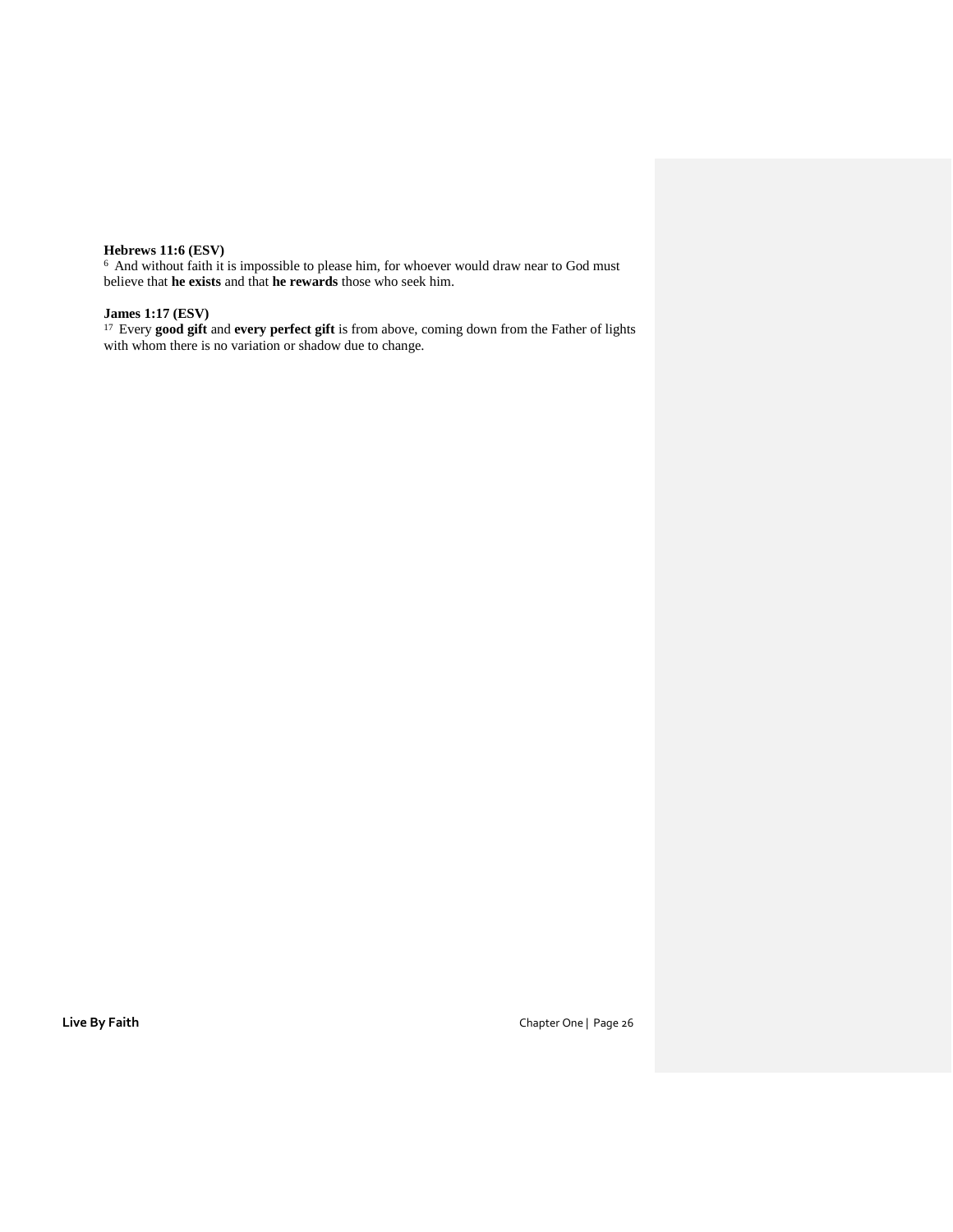# Be careful what you hear

# **Mark 4:24 (NASB)**

<sup>24</sup> And He was saying to them, "*Take care what you listen to*. By your standard of measure it will be measured to you; and more will be given you besides.

# **Mark 4:24 (AMP)**

<sup>24</sup>And He said to them, **Be careful what you are hearing**. The measure [of thought and study] you give [to the truth you hear] will be the measure [of virtue and knowledge] that comes back to you—and more [besides] will be given to you *who hear.*

It could as well have said: Be careful HOW you hear. You must mix hearing with faith or like logos, the words heard will not turn into the spirited word of rhema and the life of God will be missed.

# **Hebrews 4:1-2 (ESV)**

<sup>1</sup> Therefore, while the promise of entering his rest still stands, let us fear lest any of you should seem to have failed to reach it.

<sup>2</sup>For good news came to us just as to them, but the message **they heard did not benefit them**, because they were not united by faith with those who listened.

#### **Hebrews 4:2 (AMP)**

<sup>2</sup> For indeed we have had the glad tidings [Gospel of God] proclaimed to us just as truly as they [the Israelites of old did when the good news of deliverance from bondage came to them]; but **the message they heard did not benefit them, because it was not mixed with faith** (with the leaning of the entire personality on God in absolute trust and confidence in His power, wisdom, and goodness) by those who heard it; *neither were they united in faith with the ones [Joshua and Caleb] who heard (did believe).*

# Ask in Faith, nothing doubting

So important. Keeping the word is an attitude; a commitment of refusal to entertain doubt and unbelief sown by others that do not keep his word. Faith and doubt can not co-exist. Doubt nullifies asking.

#### **James 1:6-7 (ESV)**

<sup>6</sup> But let him *ask in faith, with no doubting*, for the one who doubts is like a wave of the sea that

is driven and tossed by the wind.

<sup>7</sup> For that person must not suppose that he will receive anything from the Lord;

# **James 1:5-7 (NASB)**

<sup>5</sup> But if any of you lacks wisdom, let him ask of God, who gives to all generously and without reproach, and it will be given to him.

<sup>6</sup> But he must *ask in faith* without any doubting, for the one who doubts is like the surf of the sea, driven and tossed by the wind.

7 For that man ought not to expect that he will receive anything from the Lord,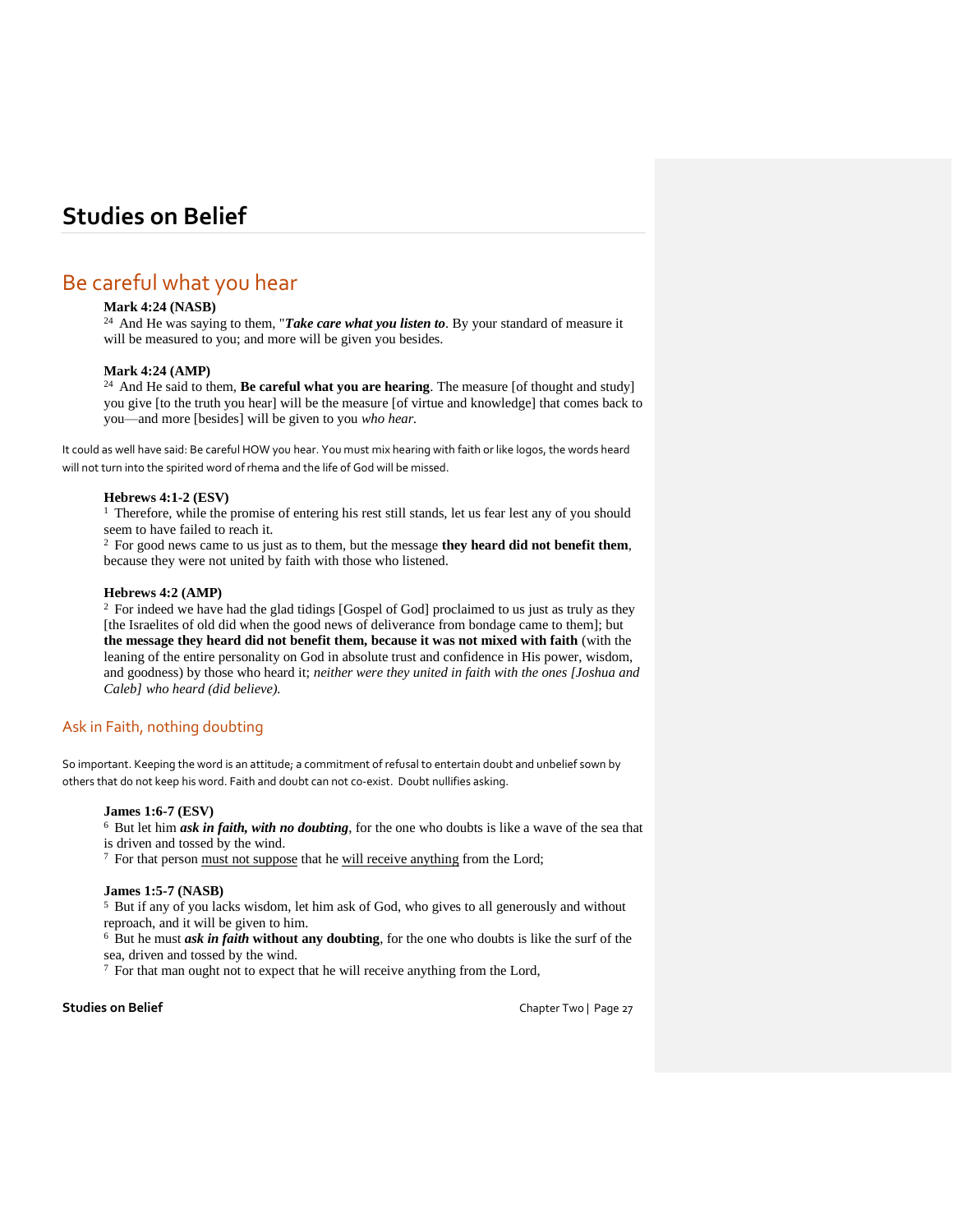# Not double minded – Can't serve two masters

## **James 1:6-8 (AMP)**

**<sup>6</sup>**Only it **must be in faith** that he asks with **no wavering (no hesitating, no doubting)**. For the one who wavers (hesitates, doubts) is like the billowing surge out at sea that is blown hither *and* thither and tossed by the wind.

<sup>7</sup>For truly, **let not such a person imagine that he will receive anything** [he asks for] from the Lord<sub>,</sub>

<sup>8</sup>[For being as he is] a man of **two minds (hesitating, dubious, irresolute**), [he is] unstable *and* unreliable *and* **uncertain** about everything [he thinks, feels, decides].

#### **James 1:8 (ESV)**

<sup>8</sup> he is a **double-minded man**, unstable in all his ways.

#### **Matthew 6:22-24 (KJV)**

<sup>22</sup>The light of the body is the eye: if therefore thine **eye be single**, thy whole body shall be **full of light**.

<sup>23</sup> But if thine eye be evil, thy whole body shall be full of darkness. If therefore the light that is in thee be darkness, how great *is* that darkness!

<sup>24</sup>**No man can serve two masters**: for either he will hate the one, and love the other; or else he **will hold to the one, and despise the other**.

God intends us to live by faith. Faith requires a singleness of focus and mind. Faith, as an act of trust and reliance, can not rely upon, it can not stand upon, a foundation of contradicting beliefs.

If for no other reason than this, when God promises a healing response to a prayer of faith, no other belief can be accepted that would nullify that response. Such would be double minded and unstable, no person holding a contradicting belief should think they will receive anything they ask for!

Faith tolerates NO acceptance of an interpretation that one area of God's word nullifies a stated promise of another.

We can not believe in contradictions, such is double minded, only one master can be served in a contradiction, one will have to be rejected doing harm to the foundation that the other word is true.

But worse; Contradiction makes faith impossible. To accept that God may contradict himself regarding a promise would make God unjust in commanding us to live by faith. It is impossible to hold contradicting beliefs and rely on both in attempting an action of faith.

Anyone that believes Grace nullifies healing can NOT rely upon the word of healing to receive a healing by a prayer of faith. It is impossible. It is double minded. It is request nullified.

# A heart inclined to believe

**Jeremiah 24:7 (ESV)** 

<sup>7</sup>**I will give them a heart to know** that I am the LORD, and they shall be my people and I will be their God, for they shall return to me with their **whole heart**.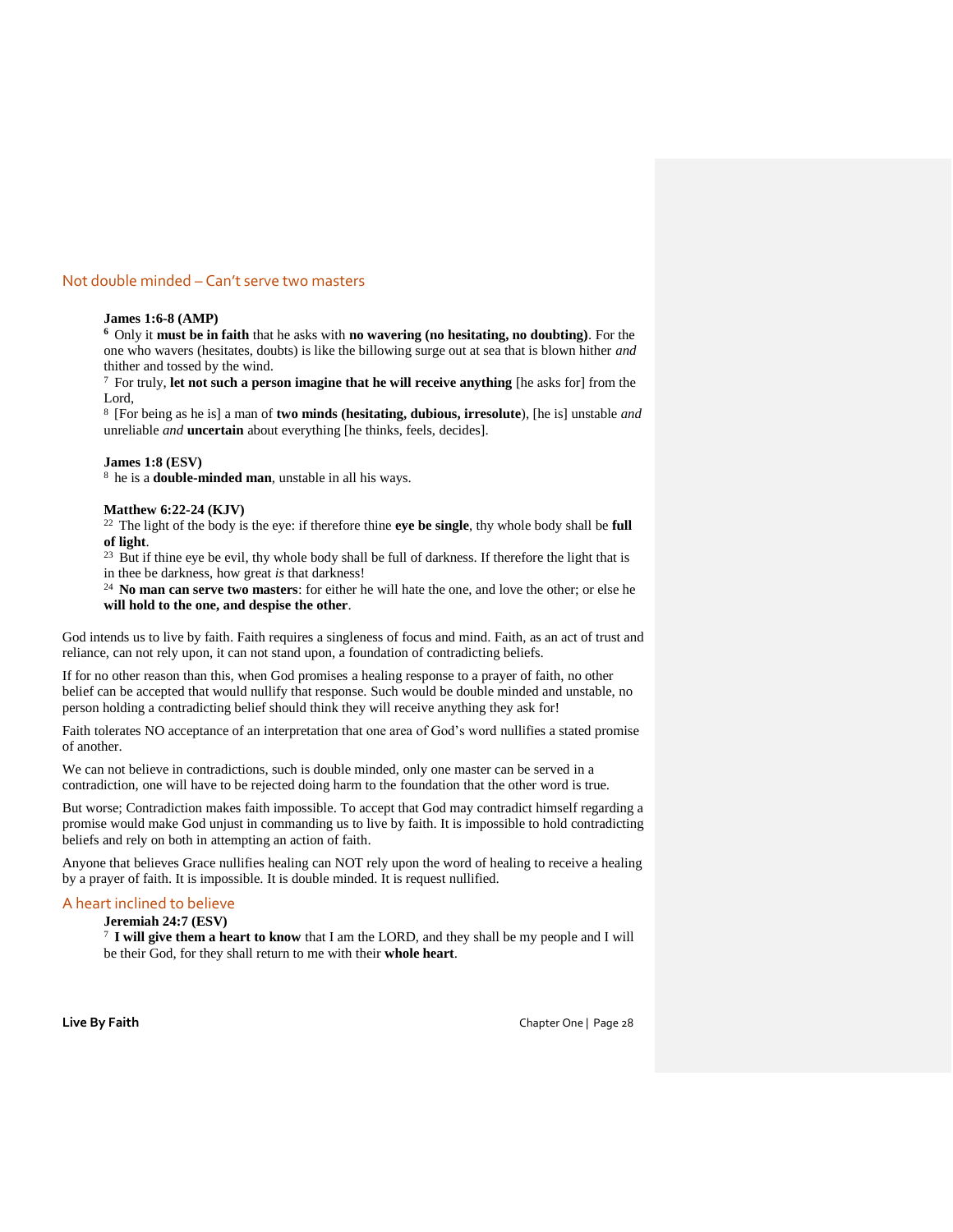# Delight in him - God Gives:

1) Desires that stirs within the heart yearning to be asked, then gives

2) Those same desires for enjoyment as the fruit of his glory.

## **Psalm 37:4 (ESV)**

<sup>4</sup> Delight yourself in the LORD, and he will give you the desires of your heart.

# Faith is Not distracted

## **Luke 8:4-15 (ESV)**

<sup>4</sup>And when a great crowd was gathering and people from town after town came to him, he said in a parable,

<sup>5</sup> "A sower went out to sow his seed. And as he sowed, some fell along the path and was trampled underfoot, and the birds of the air devoured it.

<sup>6</sup> And some fell on the rock, and as it grew up, it withered away, because it had no moisture.

<sup>7</sup>And some fell among thorns, and the thorns grew up with it and choked it.

8 And some fell into good soil and grew and yielded a hundredfold." As he said these things, he called out, "He who has ears to hear, let him hear."

<sup>9</sup> And when his disciples asked him what this parable meant,

<sup>10</sup> he said, "To you it has been given to know the *secrets of the kingdom* of God, but for others they are in parables, so that 'seeing they may not see, and hearing they may not understand.'

<sup>11</sup> Now the parable is this: **The seed is the word of God**.

<sup>12</sup> The ones along the path are those who have heard; then the devil comes and *takes away the word from their hearts*, so that they may not believe and be saved.

<sup>13</sup> And the ones on the rock are those who, when they **hear the word**, receive it with joy. But these have no root; they **believe for a while**, and in time of testing **fall away**.

<sup>14</sup>And as for what fell among the thorns, they are those who **hear**, but as they go on their way they are **choked by the cares and riches and pleasures of life**, and their fruit does not mature. <sup>15</sup>As for that in the good soil, they are those who, **hearing the word,** *hold it fast* **in an honest** 

**and good heart**, and *bear fruit with patience*.

## **Luke 8: 15 (KJV)**

<sup>15</sup> But that on the good ground are they, which in an *honest and good heart*, **having heard the word,** *keep it***,** and bring forth fruit with patience.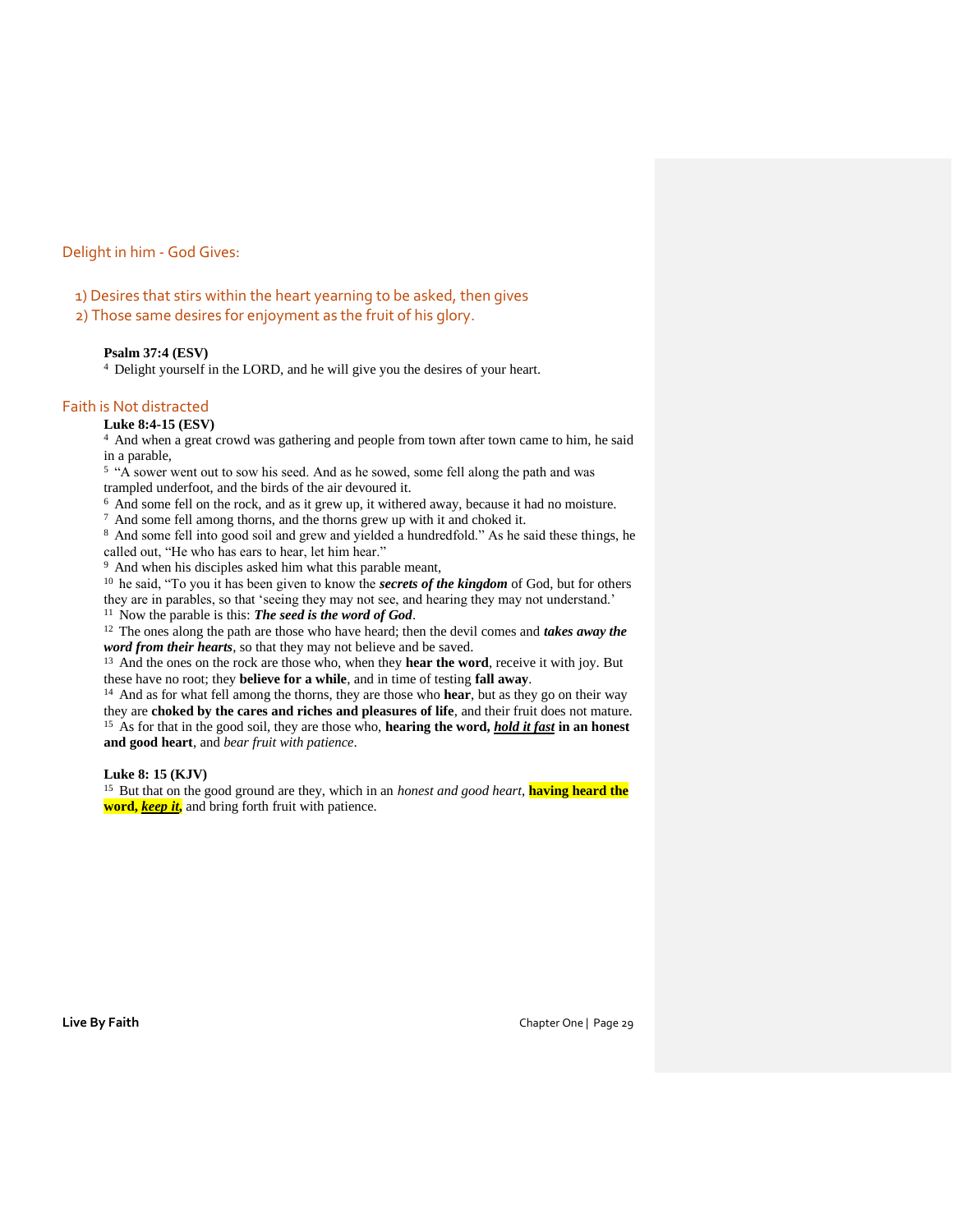# Healing and Prayer of Faith

# **James 5:14-15 (ESV)**

**<sup>14</sup>**Is **anyone** among you **sick**? *Let him* call for the elders of the church, and **let them pray** over him, anointing him with oil in the name of the Lord.

<sup>15</sup> And the *prayer of faith* will *save the one who is sick*, and the Lord will **raise him up**. And if he has committed sins, he will be forgiven.

## **James 5:15 (NASB)**

<sup>15</sup> and the *prayer offered in faith* will *restore the one who is sick*, and the Lord will **raise him up**, and if he has committed sins, they will be forgiven him.

# Prayer of Faith,

# **Mark 11:23-24 (ESV)**

<sup>23</sup> Truly, I say to you, whoever says to this mountain, 'Be taken up and thrown into the sea,' and does not doubt in his heart, but **believes that what he says will come to pass**, it will be done for him.

Here's the Prayer of Faith, Now take note:

<sup>24</sup>Therefore I tell you, **whatever you ask** in prayer, **believe that you have received it**, and it will be yours.

### **James 1:6-7 (ESV)**

<sup>6</sup> But let him **ask in faith**, with **no doubting**, for the one who doubts is like a wave of the sea that is driven and tossed by the wind.

 $7$  For that person must not suppose that he will receive anything from the Lord;

## Do not Lay Hands Suddenly

## **1 Timothy 5:22 (ESV)**

<sup>22</sup> Do not be hasty in the laying on of hands, nor take part in the sins of others; keep yourself pure.

I believe this means prepare in advance, not suddenly. Know the word that reveals the will of God. Establish yourself in it so your prayer can be a prayer of faith; believing you receive what you ask for when you pray, that when asking you have full expectation without doubt that you receive it when you pray.

First, know clearly what the Lord places within your heart; what you desire to ask for, holding a confidence that he hears you and that God being good and a rewarder to those that seek him, will give the desires he places in your heart so that you will ask for them in prayer, because you know his will and his word has been placed in your heart by a promise unbreakable.

There is even a more important reason to not lay hands suddenly. The recipient of the blessing needs us to help his faith. All that I mention needed in preparation above is for no more important reason than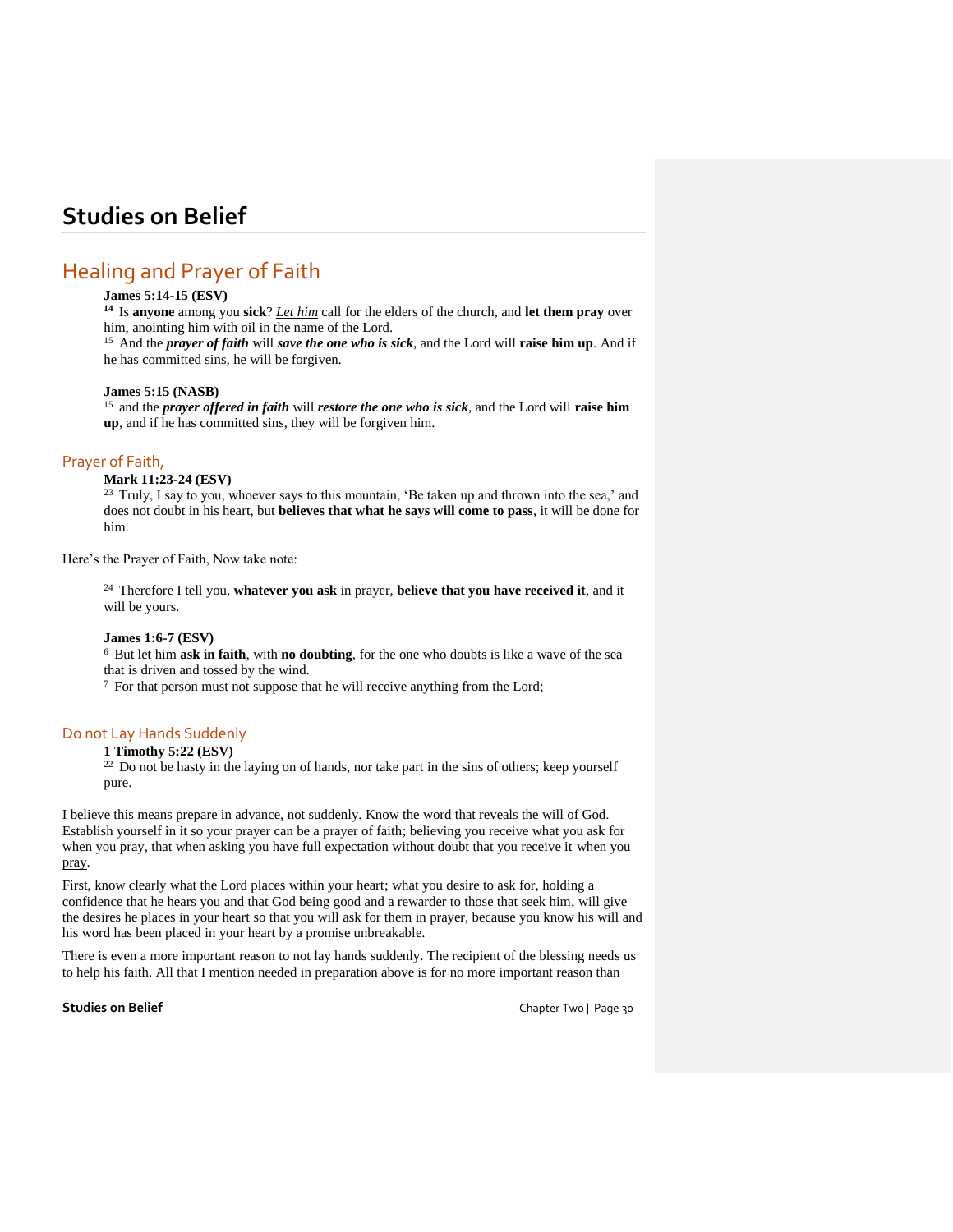that by our faith, the faith of the recipient is strengthen by hearing of OUR faith and most importantly that he is NOT given words of contradiction lest his faith be frustrated with double minded confusion, doubt and unbelief.

It is Faith of the Healed that affects a healing, not faith of the administrator. Even God himself can not overcome the unbelief of a would-be healing miracle.

# **John 12:37-40 (ESV)**

<sup>37</sup> Though he had done so many signs before them, they still did not believe in him,

<sup>38</sup> so that the word spoken by the prophet Isaiah might be fulfilled: "Lord, who has believed what he heard from us, and to whom has the arm of the Lord been revealed?"

<sup>39</sup>Therefore they could not believe. For again Isaiah said,

<sup>40</sup>"He has blinded their eyes and hardened their heart, **lest they see with their eyes, and understand with their heart, and turn, and I would heal them**."

# **Mark 6:5-6 (ESV)**

<sup>5</sup>And **he could do no mighty work there**, except that he laid his hands on a few sick people and healed them.

<sup>6</sup> And he marveled *because of their unbelief*.

# The word of his will for healing

# **3 John 1:2 (NASB)**

<sup>2</sup>Beloved, I pray that **in all respects** you may prosper and be **in good health**, just as your soul prospers.

## **Psalm 107:19-20 (ESV)**

<sup>19</sup> Then they cried to the LORD in their trouble, and he delivered them from their distress.

<sup>20</sup> He sent out his word and *healed* them, and *delivered them* from their destruction.

#### **James 5:15 (NASB)**

<sup>15</sup> and the *prayer offered in faith* will **restore the one who is sick**, and the Lord will **raise him up**, and if he has committed sins, they will be forgiven him.

### **Isaiah 53:5 (ESV)**

<sup>5</sup> But he was pierced for our transgressions; he was crushed for our iniquities; upon him was the chastisement that brought us peace, and with his wounds **we are healed**.

# **Isaiah 53:5 (AMP)**

<sup>5</sup> But He was wounded for our transgressions, He was bruised for our guilt *and* iniquities; the chastisement [needful to obtain] peace *and* well-being for us was upon Him, and with the stripes [that wounded] Him we are *healed and* **made whole**.

# **1 Peter 2:24 (ESV)**

<sup>24</sup> He himself bore our sins in his body on the tree, that we might die to sin and **live to righteousness.** By his wounds **you have been healed.**

**Live By Faith** Chapter One | Page 31 Chapter One | Page 31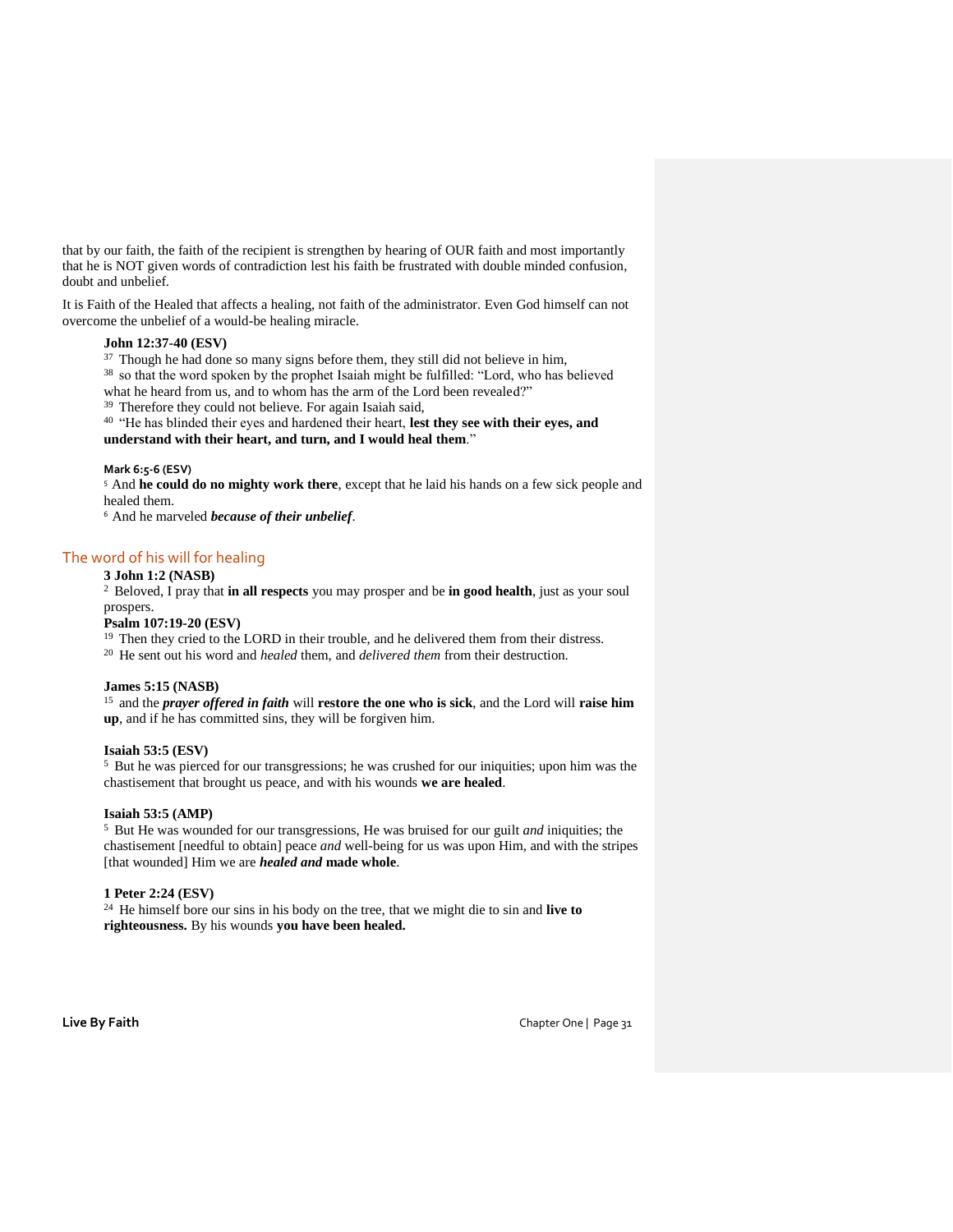#### **Matthew 8:16 (ESV)**

<sup>16</sup> That evening they brought to him many who were oppressed by demons, and he cast out the spirits **with a word** and **healed all who were sick.**

God is not a respecter of persons, especially when you are the righteousness of God in Christ and his word abides in you and you believe it, keep it and none other.

# Every act of Faith has a word upon which it is based – The word of Faith

# **Romans 10:17 (AMP)**

<sup>17</sup> So **faith comes by** hearing [what is told], and what is heard comes by the preaching [of the message that came from the lips] of Christ (the Messiah Himself).

#### **Romans 10:8 (ESV)**

<sup>8</sup> But what does it say? "The word is near you, in your mouth and in your heart" (that is, the **word of faith** that we proclaim);

### **Romans 10:8 (AMP)**

<sup>8</sup>But what does it say? The Word (**God's message in Christ**) **is** near you, on your lips and **in your heart**; that is, the Word (the message, **the basis and object) of faith** which we preach,

### **Matthew 4:4 (ESV)**

<sup>4</sup>But he answered, "It is written, "'Man shall not live by bread alone, but **by every word** that comes from the mouth **of God.**'"

## In our Faith is the Victory that overcomes the world

## **1 John 5:4 (ESV)**

<sup>4</sup>For everyone who has been born of God overcomes the world. And this is **the victory that has overcome the world—***our faith.*

## **Romans 1:17 (ESV)**

<sup>17</sup> For in it the **righteousness of God** is revealed from faith for faith, as it is written, "The righteous shall **live by faith.**"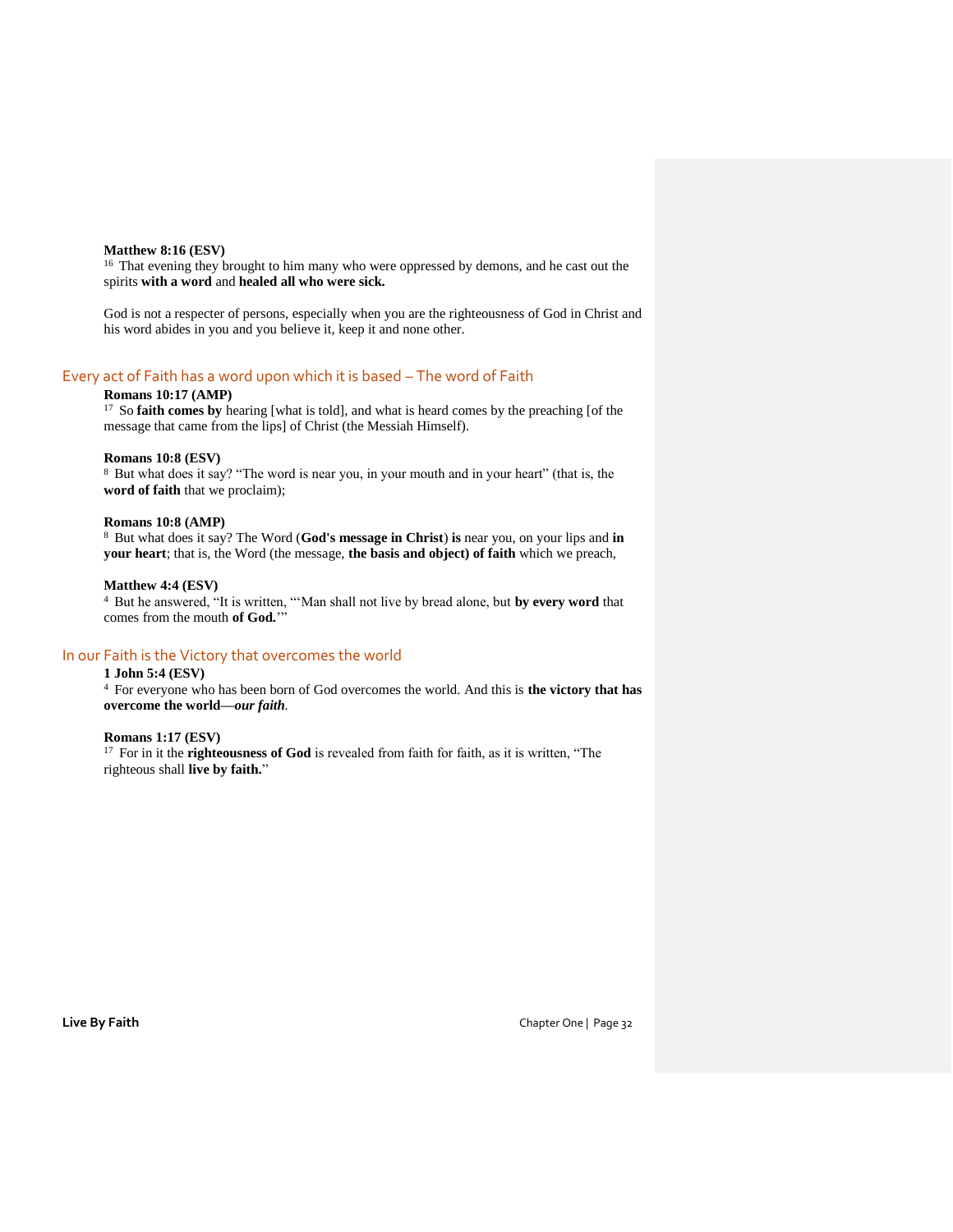# God's grace is Sufficient –

While Mercy extended is the forbearance of what is merited and deserved. Grace is the extension of favor unmerited, an extension of love not deserved.

# A Gift of Righteousness

# **2 Corinthians 5:21 (KJV)**

<sup>21</sup> For he hath made him *to be* sin for us, who knew no sin; that we might be made the righteousness of God in him.

# **2 Corinthians 5:21 (ESV)**

 $2<sup>1</sup>$  For our sake he made him to be sin who knew no sin, so that **in him we might become the righteousness of God.** 

# **2 Corinthians 5:21 (AMP)**

<sup>21</sup> For our sake He made Christ [virtually] **to be sin** Who knew no sin, so that in *and* through Him we might become [endued with, viewed as being in, and examples of] the **righteousness of God** [what we ought to be**, approved and acceptable** and in **right relationship with Him**, by His goodness].

## **Romans 3:22 (ESV)**

 $22$  the righteousness of God through faith in Jesus Christ for all who believe. For there is no distinction

# **Romans 10:3-4 (ESV)**

<sup>3</sup> For, being ignorant of the righteousness of God, and seeking to establish their own, they did not submit to God's righteousness.

<sup>4</sup> For Christ is the **end of the law for righteousness** to **everyone who believes**.

# God's Grace is Sufficient

In it we find unmerited favor sufficient for obtaining all the promises that are now YES and amen in him. We are justified by the grace that imputed his righteousness unto us in all matters requiring merit and righteousness.

In ALL matters of promise based upon merit, there is no lack of qualification or justification because of Grace.

When struggling to believe, contemplating you may have failed to possibly do something reguired. Know it isn't so! His grace was sufficient! You have the righteousness of God in any question of merit, even sufficiency of belief or acts of faith! Don't doubt your faith. If you want to entertain doubt, doubt your doubt, but do NOT doubt your righteous justification qualifying you to receive YES to all the promises! Such was provided by the God's Grace.

That's what I choose to believe the phrase means, for to believe otherwise nullifies God's promises, makes all accepters of such *doubt justification* double minded and unstable in all they attempt to do in faith.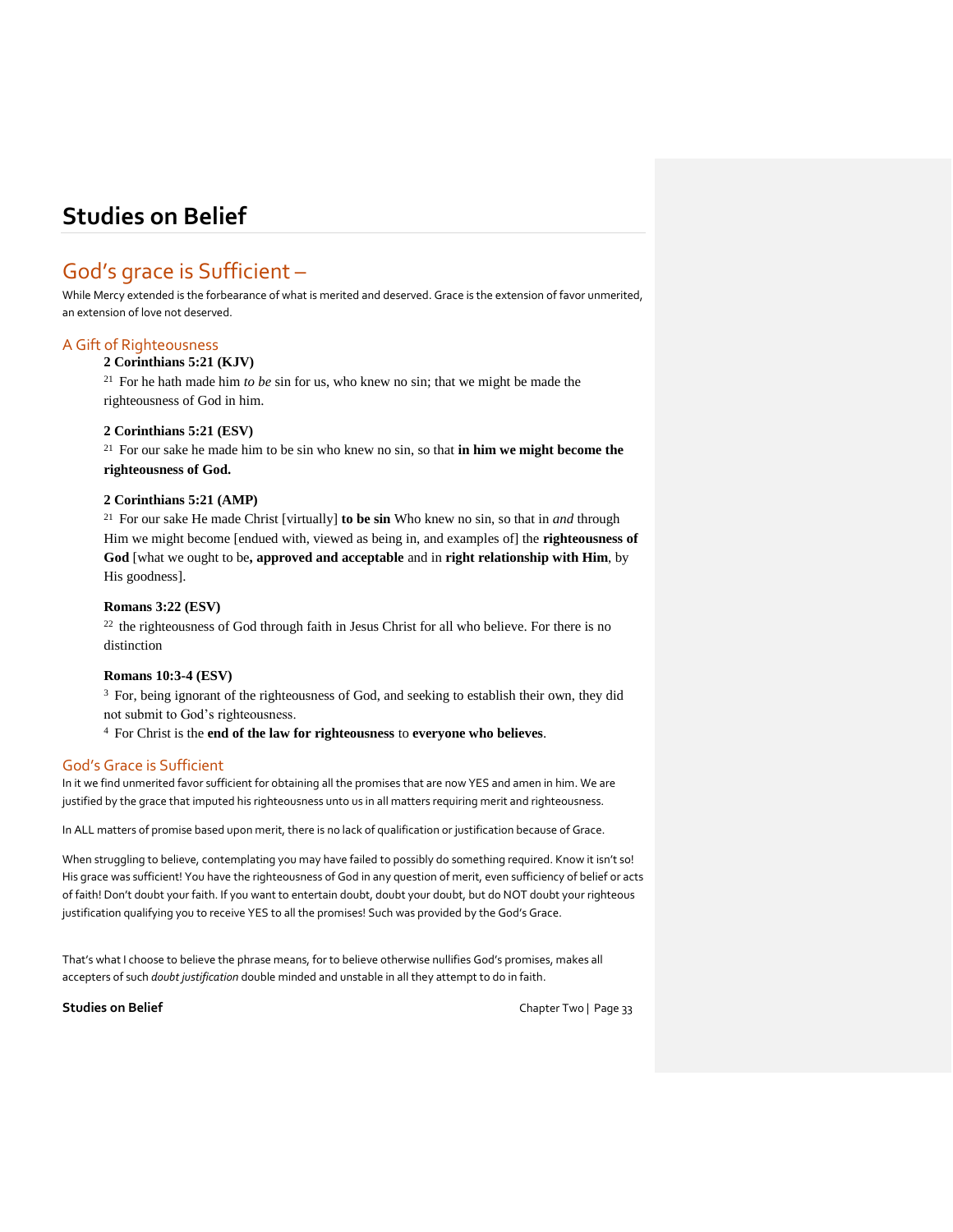To believe some degree of grace nullifies God's promises is foolhardy foolishness. Such obvious contradiction is only accepted because it is so often confirmed by what is seen by people who unable to believe search for anything other than accepting they are in unbelief.

Simple logic is sufficient to recognize, deciding that God might does NOT honor his word in one instance makes it impossible to hold faith in all other instances. Believing God could dishonor his word in regards to healing makes it impossible to have faith in any other of his promises whether they be of healing or of salvation.

Strong words I know. But the alternative is to deny and NOT keep God's word as true. I can only say, find another interpretation for Paul's sufficient grace phrase if tempted to use it to deny the promise of healing. Do not accept any idea suggestion God might not honor any of his words of promise because of his grace.

Though all around me fail, I have decided: Let God be true and contrary words be as of liars.

## **Romans 3:23-24 (ESV)**

- $23$  for all have sinned and fall short of the glory of God,
- <sup>24</sup> and are **justified by his grace** as a gift, through the redemption that is in Christ Jesus,

# Righteousness is believed

## **Romans 10:4 (ESV)**

<sup>4</sup> For Christ is the end of the law for righteousness to everyone who believes.

## **God is not a man that he should lie**

#### **Numbers 23:19 (AMP)**

<sup>19</sup> God is not a man, that He should tell *or* act a lie, neither the son of man, that He should feel repentance *or* compunction [for what He has promised]. **Has He said and shall He not do it**? Or has He spoken and shall He not make it good?

## What do we say to those that ask: why doesn't the word appear to work?

### **2 Corinthians 4:18 (KJV)**

<sup>18</sup> While we look not at the things which are seen, but at the things which are not seen: for the things which are seen *are* temporal; but the things which are not seen *are* eternal.

## **1 John 5:4 (KJV)**

<sup>4</sup>For whatsoever is born of God overcometh the world: and this is the victory that overcometh the world, even our faith.

#### **Matthew 6:33-34 (KJV)**

33 But seek ye first the kingdom of God, and his righteousness; and all these things shall be added unto you.

<sup>34</sup> Take therefore no thought for the morrow: for the morrow shall take thought for the things of itself. Sufficient unto the day is the evil thereof.

Tell them to ask God themselves [It is the most important promise of all]: